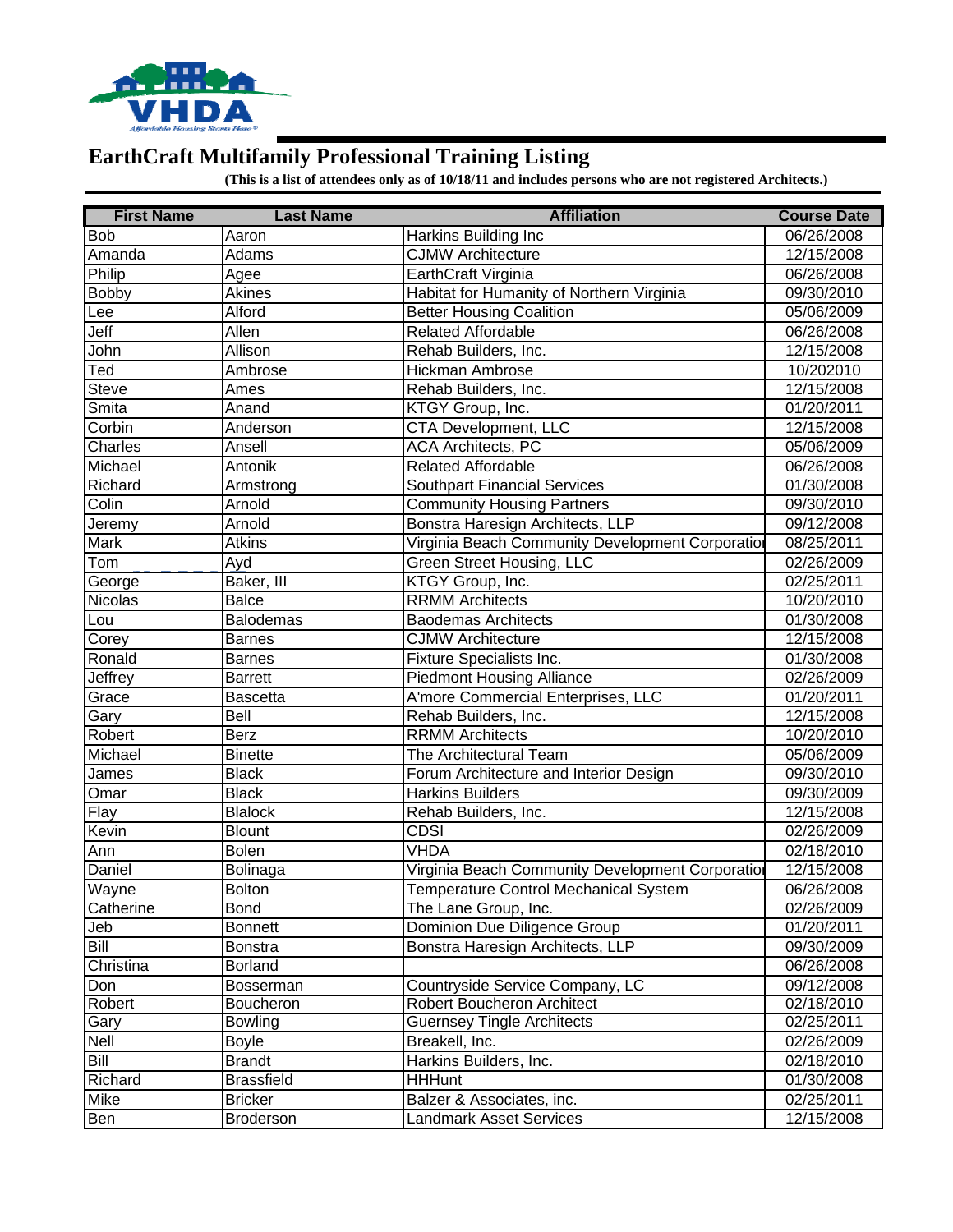| <b>First Name</b> | <b>Last Name</b> | <b>Affiliation</b>                              | <b>Course Date</b>      |
|-------------------|------------------|-------------------------------------------------|-------------------------|
| William           | <b>Brown</b>     | BeeryRio, inc.                                  | 02/18/2010              |
| <b>Bruce</b>      | Browning         | Rehab Builders, Inc.                            | 12/15/2008              |
| David             | <b>Bruce</b>     | Eagle Construction of VA, LLC                   | 05/06/2009              |
| Jim               | <b>Bryan</b>     | <b>Heffner Architects</b>                       | 02/26/2009              |
| <b>Rob</b>        | Buchanan         | Waverton Associates, Inc.                       | 05/06/2009              |
| Paigh             | Bumgarner        | Richmond Metro Habitat for Humanity             | 09/30/2009              |
| James             | Bundy            | <b>Bundy Architecture and Engineering</b>       | 02/26/2009              |
| Taylor            | <b>Bunnell</b>   | Home Pro Energy/ Toler Insulation               | 08/25/2011              |
| Shelynda          | <b>Burney</b>    | <b>CPDC</b>                                     | 01/20/2011              |
| Matthew           | Burton           | Matthew G. Burton + Associates, LLC             | 01/20/2011              |
| Don               | <b>Buschker</b>  | Rehab Builders, Inc.                            | 12/15/2008              |
| Mary              | <b>Butcher</b>   | Habitat for Humanity of Greater Charlottesville | 09/30/2010              |
| Robert            | <b>Butwin</b>    | Etc Companies LLC                               | 01/30/2008              |
| Scott             | <b>Byerly</b>    | Dominion Due Diligence Group                    | 01/30/2011              |
| Theodore          | Cage             | <b>Wiencek and Associates</b>                   | 09/12/2008              |
| Tayloe            | Call             | <b>Bozzuto Construction Company</b>             | 09/30/2009              |
| Patrick           | Callahan         | <b>Masco Contracting Services</b>               | 06/26/2008              |
| Darren            | Campbell         | <b>KBS</b>                                      | 01/20/2010              |
| Scott             | Campbell         | VIA design architest, pc                        | 01/20/2011              |
| Alex              | Cannon           | Cannon Properties, Ltd.                         | 02/26/2009              |
| Larry             | Canterbury       | Canterbury Construction, Inc.                   | 06/26/2008              |
| <b>Billy</b>      | Carter           | <b>VHDA</b>                                     | 02/25/2011              |
| Cheri             | Carter           | Martin Horn, Inc.                               | 09/30/2009              |
| Shelton           | Cartwright       | Waterfurnace                                    | 01/20/2011              |
| Sean              | Casey            | <b>HFH - Nova</b>                               | 06/26/2008              |
| Sanjay            | Chapekar         | Polleo Group, LLC                               | 02/25/2011              |
| Hsien-Yuan        | Chen             | <b>Wiencek and Associates</b>                   | 09/12/2008              |
| Scott             | Chewning         | VHB                                             | 10/20/2010              |
| <b>Tarik</b>      | Claiborne        | <b>VHDA</b>                                     | 02/26/2009              |
| Max               | Clatterbuck      | <b>Lantz Construction Winchester</b>            | 01/20/2011              |
| Tom               | Clayton          | <b>Frazier Associates</b>                       | 02/18/2010              |
| Dave              | Colby            | Callis Stephens, Inc.                           | 12/15/2008              |
| Kevin             | Coles            | <b>BHC</b>                                      | 06/26/2008              |
| Chris             | Conway           |                                                 | 12/15/2008              |
| Scott             | Corwin           | Johannas Design Group                           | 09/12/2008              |
| Randy             | Cosner           | Cosner Construction, Inc.                       | 02/18/2010              |
| Doug              | Covington        | The Lane Group                                  | 02/18/2010              |
| Manoj             | Dalaya           | Kishimoto.Gordon.Dalaya Architecture            | 09/30/2010              |
| $J$ eff           | Dalton           | <b>Rowhouse Architects</b>                      | 02/25/2011              |
| <b>Stuart</b>     | Daniel           | <b>Better Housing Coalition</b>                 | 02/26/2009              |
| Tim               | Daniel           | Zavos Architecture and Design                   | 06/26/2008              |
| Douglas           | Dansey           | George A. Dansey, Inc.                          | $\overline{09/12/2008}$ |
| Ray               | Day, III         | <b>Bozzuto Construction Company</b>             | 02/26/2009              |
| William           | Deal, Jr.        | Pentecost, Deal & Associates, Inc.              | 02/26/2009              |
| <b>Tracy</b>      | Deboer           | Kroskin Design Group                            | 02/18/2010              |
| Anthony           | Del Nunzio       | Unit Construction, LLC                          | $\overline{02/18/2010}$ |
| Mike              | DeSimone         | KEE Construction, Inc.                          | 08/25/2011              |
| Frank             | DeStefano        | Destafano Design Group                          | 01/30/2008              |
| Charles           | <b>Dickey</b>    | <b>BRW Architects</b>                           | 02/18/2010              |
| Dave              | <b>Dillard</b>   | KEE Construction, Inc.                          | 08/25/2011              |
| Dan               | <b>Dills</b>     | <b>Dills Ainscough Duff</b>                     | 02/26/2009              |
| Philip "Chip"     | Dodd             | <b>Aurora Consulting LLC</b>                    | 01/30/2008              |
| Jennifer          | Donohue          | <b>NRHA</b>                                     | 01/20/2011              |
| Barbara           | Dooley           | Breakell Inc.                                   | 02/26/2009              |
| Alan              | Downie           | <b>Hughes Associates Architects</b>             | 01/30/2008              |
|                   |                  |                                                 |                         |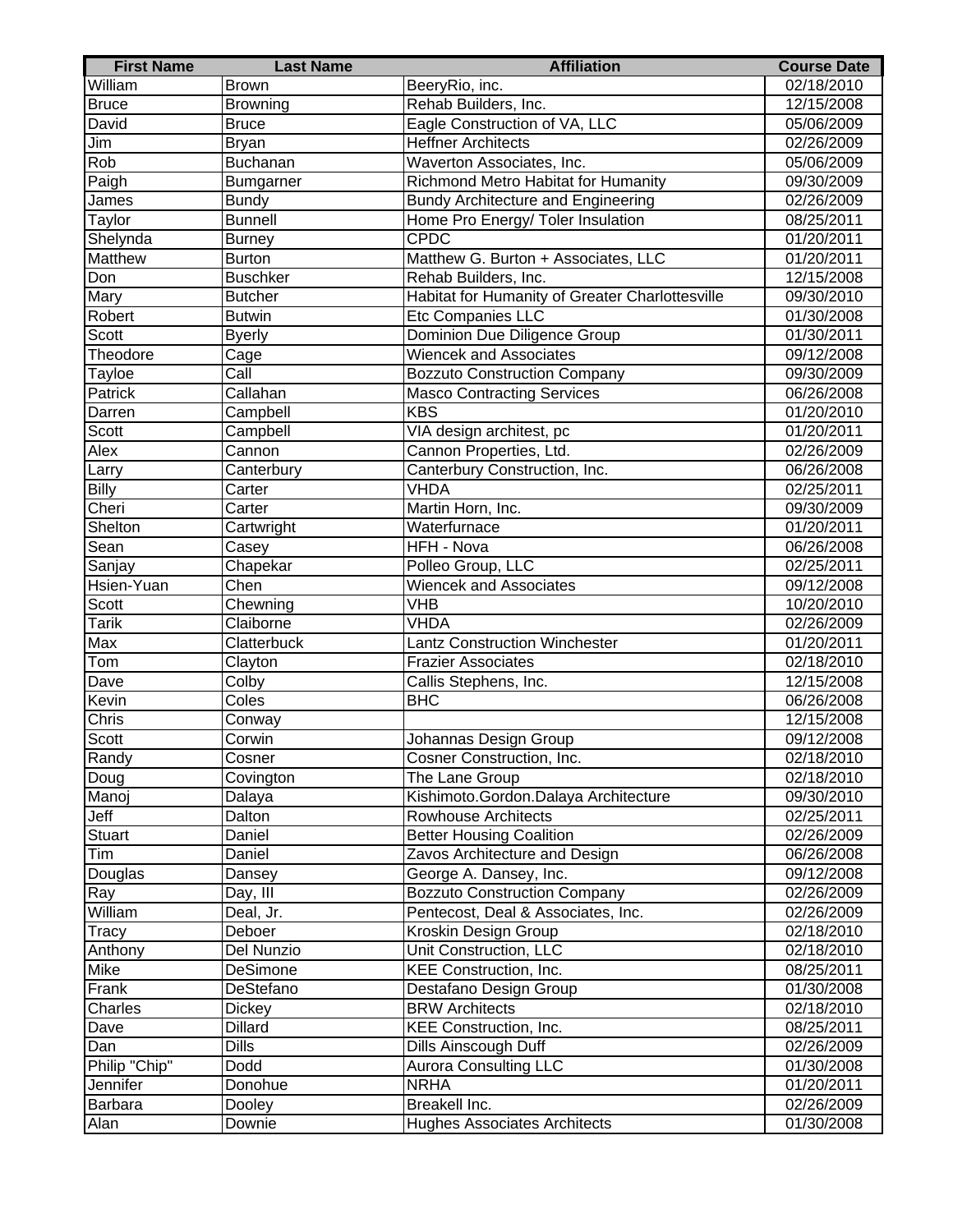| <b>Collins &amp; Kronstadt Architects</b><br>David<br><b>Draper</b><br>02/26/2009<br>Dumminger<br><b>CJMW Architecture</b><br>09/30/2010<br>Jim<br>Rhonda<br>Dunn<br><b>Coldwell Banker Elite</b><br>09/30/2010<br>Durham<br>Pentecost, Deal & Associates, Inc.<br><b>Barry</b><br>02/25/2011<br><b>BAM Architects</b><br>06/26/2008<br>Anne<br>Durkin<br>Marlyn Development Corporation<br>Hussein<br>Easmeil<br>01/30/2008<br><b>Edwards Associates Architects</b><br>Edwards<br>06/26/2008<br>James<br>John<br>Bonstra Haresign Architects, LLP<br>09/12/2008<br>Edwards<br>Mike<br>Ekis<br><b>NRP</b> Gourp<br>09/30/2010<br>Elam<br>Design Four, inc.<br>Christopher<br>08/25/2011<br><b>Ellis</b><br>Windows and More<br>06/26/2008<br>Doug<br>Pedro<br>Escario<br>Dills Ainscough Duff<br>06/26/2008<br>Jeffrey<br>City of Alexandria, Department of Planning/Zoning<br>06/26/2008<br>Farner<br>Amy<br>Ferns<br><b>AWB Engineers</b><br>02/26/2009<br>Eric<br>Habitat for Humanity of Winchecter - FrederickCoun<br>06/26/2008<br>Fesperman<br>Ross<br>Fickenscher<br>05/06/2009<br>S & S Construction, Inc.<br>Matthew<br>Fine<br>Zavos Architecture + Design<br>08/25/2011<br>Sarah<br>Finkelstein<br>Dominion Due Diligence Group<br>01/20/2011<br>Fitzgerald<br><b>Urban Design Associates</b><br>Matthew<br>09/12/2008<br>Fitzgerald<br><b>Tidewater Inisulators LLC</b><br>Terrance<br>01/30/2008<br><b>WPL</b><br>Mike<br>Fox<br>10/20/2010<br>Fowler<br>Habitat for Humanity of Greater Charlottesville<br>09/30/2010<br>Taylor<br>Gerald<br>Forsburg<br>Shenandoah Design<br>02/26/2009<br>Funk<br>dBF Associates, Architects<br>Richard<br>01/30/2008<br>dBF Associates, Architects, Inc.<br>02/18/2010<br>Richard J.<br>Funk, Jr.<br>Garcia<br><b>RRMM</b> Architects<br>Jaime<br>10/20/2010<br>Garcia<br>Dominion Due Diligence Group<br>01/20/2011<br>Tony<br>Habitat for Humanity of Greater Charlottesville<br>Katie<br>Geisshuesler<br>09/30/2010<br>Fairfax County Department of Housing and Commur<br>Gerner<br>01/30/2008<br>Regina<br>Gibson<br>The Lane Group, Inc.<br>05/06/2009<br>Jody<br><b>KBS</b><br>John<br>01/20/2011<br>Glaspie<br>Kara<br>09/30/2010<br>Glynn<br>Geoffrey<br>Gogan<br>01/30/2008<br>Goode<br><b>Richmond RHA</b><br>09/30/2009<br>L. Dexter<br>Gordon<br>Christopher<br>Kishimoto.Gordon.Dalaya Architecture<br>09/30/2010<br><b>Mike</b><br>Green<br><b>Bozzuto Construction Company</b><br>02/26/2009<br>Greene<br>Virginia Supportive Housing<br>08/25/2011<br>Angela<br>Hill Studio, P.C.<br>Hunter<br>09/30/2010<br>Greene<br>Michael<br>Dominion Due Diligence Group<br>01/20/2011<br>Greene<br>Sheila<br>Sol Agua Terra<br>02/26/2009<br>Gregg<br>Richmond Metropolitan Habitat for Humanity<br>12/15/2008<br>Gregory<br>Lin<br><b>RALC</b><br>T.J.<br>Gregston<br>09/30/2009<br>Brian<br>Grosholz<br><b>Bozzuto Construction</b><br>02/26/2009<br>Chris<br>Grubbs<br>Rehab Builders, Inc.<br>12/15/2008<br>Guglielmo<br>Virginia Beach Community Development Corporation<br>12/15/2008<br>Jessica<br>Gunderman<br>Sterling Construction Company, Inc.<br>06/26/2008<br>Tim<br>Jennifer<br>09/30/2010<br>Gurney<br>Patrick<br><b>Balodemas Architects</b><br>12/15/2008<br>Haggerty<br>Hainer<br>Dominion Due Diligence Group<br>01/20/2011<br>Ryan | <b>First Name</b> | <b>Last Name</b> | <b>Affiliation</b>           | <b>Course Date</b> |
|------------------------------------------------------------------------------------------------------------------------------------------------------------------------------------------------------------------------------------------------------------------------------------------------------------------------------------------------------------------------------------------------------------------------------------------------------------------------------------------------------------------------------------------------------------------------------------------------------------------------------------------------------------------------------------------------------------------------------------------------------------------------------------------------------------------------------------------------------------------------------------------------------------------------------------------------------------------------------------------------------------------------------------------------------------------------------------------------------------------------------------------------------------------------------------------------------------------------------------------------------------------------------------------------------------------------------------------------------------------------------------------------------------------------------------------------------------------------------------------------------------------------------------------------------------------------------------------------------------------------------------------------------------------------------------------------------------------------------------------------------------------------------------------------------------------------------------------------------------------------------------------------------------------------------------------------------------------------------------------------------------------------------------------------------------------------------------------------------------------------------------------------------------------------------------------------------------------------------------------------------------------------------------------------------------------------------------------------------------------------------------------------------------------------------------------------------------------------------------------------------------------------------------------------------------------------------------------------------------------------------------------------------------------------------------------------------------------------------------------------------------------------------------------------------------------------------------------------------------------------------------------------------------------------------------------------------------------------------------------------------------------------------------------------------------------------------------------------------------------------------------------------------------------------------------------------------------------------------------------------------------------------------------------------------------------|-------------------|------------------|------------------------------|--------------------|
|                                                                                                                                                                                                                                                                                                                                                                                                                                                                                                                                                                                                                                                                                                                                                                                                                                                                                                                                                                                                                                                                                                                                                                                                                                                                                                                                                                                                                                                                                                                                                                                                                                                                                                                                                                                                                                                                                                                                                                                                                                                                                                                                                                                                                                                                                                                                                                                                                                                                                                                                                                                                                                                                                                                                                                                                                                                                                                                                                                                                                                                                                                                                                                                                                                                                                                                  |                   |                  |                              |                    |
|                                                                                                                                                                                                                                                                                                                                                                                                                                                                                                                                                                                                                                                                                                                                                                                                                                                                                                                                                                                                                                                                                                                                                                                                                                                                                                                                                                                                                                                                                                                                                                                                                                                                                                                                                                                                                                                                                                                                                                                                                                                                                                                                                                                                                                                                                                                                                                                                                                                                                                                                                                                                                                                                                                                                                                                                                                                                                                                                                                                                                                                                                                                                                                                                                                                                                                                  |                   |                  |                              |                    |
|                                                                                                                                                                                                                                                                                                                                                                                                                                                                                                                                                                                                                                                                                                                                                                                                                                                                                                                                                                                                                                                                                                                                                                                                                                                                                                                                                                                                                                                                                                                                                                                                                                                                                                                                                                                                                                                                                                                                                                                                                                                                                                                                                                                                                                                                                                                                                                                                                                                                                                                                                                                                                                                                                                                                                                                                                                                                                                                                                                                                                                                                                                                                                                                                                                                                                                                  |                   |                  |                              |                    |
|                                                                                                                                                                                                                                                                                                                                                                                                                                                                                                                                                                                                                                                                                                                                                                                                                                                                                                                                                                                                                                                                                                                                                                                                                                                                                                                                                                                                                                                                                                                                                                                                                                                                                                                                                                                                                                                                                                                                                                                                                                                                                                                                                                                                                                                                                                                                                                                                                                                                                                                                                                                                                                                                                                                                                                                                                                                                                                                                                                                                                                                                                                                                                                                                                                                                                                                  |                   |                  |                              |                    |
|                                                                                                                                                                                                                                                                                                                                                                                                                                                                                                                                                                                                                                                                                                                                                                                                                                                                                                                                                                                                                                                                                                                                                                                                                                                                                                                                                                                                                                                                                                                                                                                                                                                                                                                                                                                                                                                                                                                                                                                                                                                                                                                                                                                                                                                                                                                                                                                                                                                                                                                                                                                                                                                                                                                                                                                                                                                                                                                                                                                                                                                                                                                                                                                                                                                                                                                  |                   |                  |                              |                    |
|                                                                                                                                                                                                                                                                                                                                                                                                                                                                                                                                                                                                                                                                                                                                                                                                                                                                                                                                                                                                                                                                                                                                                                                                                                                                                                                                                                                                                                                                                                                                                                                                                                                                                                                                                                                                                                                                                                                                                                                                                                                                                                                                                                                                                                                                                                                                                                                                                                                                                                                                                                                                                                                                                                                                                                                                                                                                                                                                                                                                                                                                                                                                                                                                                                                                                                                  |                   |                  |                              |                    |
|                                                                                                                                                                                                                                                                                                                                                                                                                                                                                                                                                                                                                                                                                                                                                                                                                                                                                                                                                                                                                                                                                                                                                                                                                                                                                                                                                                                                                                                                                                                                                                                                                                                                                                                                                                                                                                                                                                                                                                                                                                                                                                                                                                                                                                                                                                                                                                                                                                                                                                                                                                                                                                                                                                                                                                                                                                                                                                                                                                                                                                                                                                                                                                                                                                                                                                                  |                   |                  |                              |                    |
|                                                                                                                                                                                                                                                                                                                                                                                                                                                                                                                                                                                                                                                                                                                                                                                                                                                                                                                                                                                                                                                                                                                                                                                                                                                                                                                                                                                                                                                                                                                                                                                                                                                                                                                                                                                                                                                                                                                                                                                                                                                                                                                                                                                                                                                                                                                                                                                                                                                                                                                                                                                                                                                                                                                                                                                                                                                                                                                                                                                                                                                                                                                                                                                                                                                                                                                  |                   |                  |                              |                    |
|                                                                                                                                                                                                                                                                                                                                                                                                                                                                                                                                                                                                                                                                                                                                                                                                                                                                                                                                                                                                                                                                                                                                                                                                                                                                                                                                                                                                                                                                                                                                                                                                                                                                                                                                                                                                                                                                                                                                                                                                                                                                                                                                                                                                                                                                                                                                                                                                                                                                                                                                                                                                                                                                                                                                                                                                                                                                                                                                                                                                                                                                                                                                                                                                                                                                                                                  |                   |                  |                              |                    |
|                                                                                                                                                                                                                                                                                                                                                                                                                                                                                                                                                                                                                                                                                                                                                                                                                                                                                                                                                                                                                                                                                                                                                                                                                                                                                                                                                                                                                                                                                                                                                                                                                                                                                                                                                                                                                                                                                                                                                                                                                                                                                                                                                                                                                                                                                                                                                                                                                                                                                                                                                                                                                                                                                                                                                                                                                                                                                                                                                                                                                                                                                                                                                                                                                                                                                                                  |                   |                  |                              |                    |
|                                                                                                                                                                                                                                                                                                                                                                                                                                                                                                                                                                                                                                                                                                                                                                                                                                                                                                                                                                                                                                                                                                                                                                                                                                                                                                                                                                                                                                                                                                                                                                                                                                                                                                                                                                                                                                                                                                                                                                                                                                                                                                                                                                                                                                                                                                                                                                                                                                                                                                                                                                                                                                                                                                                                                                                                                                                                                                                                                                                                                                                                                                                                                                                                                                                                                                                  |                   |                  |                              |                    |
|                                                                                                                                                                                                                                                                                                                                                                                                                                                                                                                                                                                                                                                                                                                                                                                                                                                                                                                                                                                                                                                                                                                                                                                                                                                                                                                                                                                                                                                                                                                                                                                                                                                                                                                                                                                                                                                                                                                                                                                                                                                                                                                                                                                                                                                                                                                                                                                                                                                                                                                                                                                                                                                                                                                                                                                                                                                                                                                                                                                                                                                                                                                                                                                                                                                                                                                  |                   |                  |                              |                    |
|                                                                                                                                                                                                                                                                                                                                                                                                                                                                                                                                                                                                                                                                                                                                                                                                                                                                                                                                                                                                                                                                                                                                                                                                                                                                                                                                                                                                                                                                                                                                                                                                                                                                                                                                                                                                                                                                                                                                                                                                                                                                                                                                                                                                                                                                                                                                                                                                                                                                                                                                                                                                                                                                                                                                                                                                                                                                                                                                                                                                                                                                                                                                                                                                                                                                                                                  |                   |                  |                              |                    |
|                                                                                                                                                                                                                                                                                                                                                                                                                                                                                                                                                                                                                                                                                                                                                                                                                                                                                                                                                                                                                                                                                                                                                                                                                                                                                                                                                                                                                                                                                                                                                                                                                                                                                                                                                                                                                                                                                                                                                                                                                                                                                                                                                                                                                                                                                                                                                                                                                                                                                                                                                                                                                                                                                                                                                                                                                                                                                                                                                                                                                                                                                                                                                                                                                                                                                                                  |                   |                  |                              |                    |
|                                                                                                                                                                                                                                                                                                                                                                                                                                                                                                                                                                                                                                                                                                                                                                                                                                                                                                                                                                                                                                                                                                                                                                                                                                                                                                                                                                                                                                                                                                                                                                                                                                                                                                                                                                                                                                                                                                                                                                                                                                                                                                                                                                                                                                                                                                                                                                                                                                                                                                                                                                                                                                                                                                                                                                                                                                                                                                                                                                                                                                                                                                                                                                                                                                                                                                                  |                   |                  |                              |                    |
|                                                                                                                                                                                                                                                                                                                                                                                                                                                                                                                                                                                                                                                                                                                                                                                                                                                                                                                                                                                                                                                                                                                                                                                                                                                                                                                                                                                                                                                                                                                                                                                                                                                                                                                                                                                                                                                                                                                                                                                                                                                                                                                                                                                                                                                                                                                                                                                                                                                                                                                                                                                                                                                                                                                                                                                                                                                                                                                                                                                                                                                                                                                                                                                                                                                                                                                  |                   |                  |                              |                    |
|                                                                                                                                                                                                                                                                                                                                                                                                                                                                                                                                                                                                                                                                                                                                                                                                                                                                                                                                                                                                                                                                                                                                                                                                                                                                                                                                                                                                                                                                                                                                                                                                                                                                                                                                                                                                                                                                                                                                                                                                                                                                                                                                                                                                                                                                                                                                                                                                                                                                                                                                                                                                                                                                                                                                                                                                                                                                                                                                                                                                                                                                                                                                                                                                                                                                                                                  |                   |                  |                              |                    |
|                                                                                                                                                                                                                                                                                                                                                                                                                                                                                                                                                                                                                                                                                                                                                                                                                                                                                                                                                                                                                                                                                                                                                                                                                                                                                                                                                                                                                                                                                                                                                                                                                                                                                                                                                                                                                                                                                                                                                                                                                                                                                                                                                                                                                                                                                                                                                                                                                                                                                                                                                                                                                                                                                                                                                                                                                                                                                                                                                                                                                                                                                                                                                                                                                                                                                                                  |                   |                  |                              |                    |
|                                                                                                                                                                                                                                                                                                                                                                                                                                                                                                                                                                                                                                                                                                                                                                                                                                                                                                                                                                                                                                                                                                                                                                                                                                                                                                                                                                                                                                                                                                                                                                                                                                                                                                                                                                                                                                                                                                                                                                                                                                                                                                                                                                                                                                                                                                                                                                                                                                                                                                                                                                                                                                                                                                                                                                                                                                                                                                                                                                                                                                                                                                                                                                                                                                                                                                                  |                   |                  |                              |                    |
|                                                                                                                                                                                                                                                                                                                                                                                                                                                                                                                                                                                                                                                                                                                                                                                                                                                                                                                                                                                                                                                                                                                                                                                                                                                                                                                                                                                                                                                                                                                                                                                                                                                                                                                                                                                                                                                                                                                                                                                                                                                                                                                                                                                                                                                                                                                                                                                                                                                                                                                                                                                                                                                                                                                                                                                                                                                                                                                                                                                                                                                                                                                                                                                                                                                                                                                  |                   |                  |                              |                    |
|                                                                                                                                                                                                                                                                                                                                                                                                                                                                                                                                                                                                                                                                                                                                                                                                                                                                                                                                                                                                                                                                                                                                                                                                                                                                                                                                                                                                                                                                                                                                                                                                                                                                                                                                                                                                                                                                                                                                                                                                                                                                                                                                                                                                                                                                                                                                                                                                                                                                                                                                                                                                                                                                                                                                                                                                                                                                                                                                                                                                                                                                                                                                                                                                                                                                                                                  |                   |                  |                              |                    |
|                                                                                                                                                                                                                                                                                                                                                                                                                                                                                                                                                                                                                                                                                                                                                                                                                                                                                                                                                                                                                                                                                                                                                                                                                                                                                                                                                                                                                                                                                                                                                                                                                                                                                                                                                                                                                                                                                                                                                                                                                                                                                                                                                                                                                                                                                                                                                                                                                                                                                                                                                                                                                                                                                                                                                                                                                                                                                                                                                                                                                                                                                                                                                                                                                                                                                                                  |                   |                  |                              |                    |
|                                                                                                                                                                                                                                                                                                                                                                                                                                                                                                                                                                                                                                                                                                                                                                                                                                                                                                                                                                                                                                                                                                                                                                                                                                                                                                                                                                                                                                                                                                                                                                                                                                                                                                                                                                                                                                                                                                                                                                                                                                                                                                                                                                                                                                                                                                                                                                                                                                                                                                                                                                                                                                                                                                                                                                                                                                                                                                                                                                                                                                                                                                                                                                                                                                                                                                                  |                   |                  |                              |                    |
|                                                                                                                                                                                                                                                                                                                                                                                                                                                                                                                                                                                                                                                                                                                                                                                                                                                                                                                                                                                                                                                                                                                                                                                                                                                                                                                                                                                                                                                                                                                                                                                                                                                                                                                                                                                                                                                                                                                                                                                                                                                                                                                                                                                                                                                                                                                                                                                                                                                                                                                                                                                                                                                                                                                                                                                                                                                                                                                                                                                                                                                                                                                                                                                                                                                                                                                  |                   |                  |                              |                    |
|                                                                                                                                                                                                                                                                                                                                                                                                                                                                                                                                                                                                                                                                                                                                                                                                                                                                                                                                                                                                                                                                                                                                                                                                                                                                                                                                                                                                                                                                                                                                                                                                                                                                                                                                                                                                                                                                                                                                                                                                                                                                                                                                                                                                                                                                                                                                                                                                                                                                                                                                                                                                                                                                                                                                                                                                                                                                                                                                                                                                                                                                                                                                                                                                                                                                                                                  |                   |                  |                              |                    |
|                                                                                                                                                                                                                                                                                                                                                                                                                                                                                                                                                                                                                                                                                                                                                                                                                                                                                                                                                                                                                                                                                                                                                                                                                                                                                                                                                                                                                                                                                                                                                                                                                                                                                                                                                                                                                                                                                                                                                                                                                                                                                                                                                                                                                                                                                                                                                                                                                                                                                                                                                                                                                                                                                                                                                                                                                                                                                                                                                                                                                                                                                                                                                                                                                                                                                                                  |                   |                  |                              |                    |
|                                                                                                                                                                                                                                                                                                                                                                                                                                                                                                                                                                                                                                                                                                                                                                                                                                                                                                                                                                                                                                                                                                                                                                                                                                                                                                                                                                                                                                                                                                                                                                                                                                                                                                                                                                                                                                                                                                                                                                                                                                                                                                                                                                                                                                                                                                                                                                                                                                                                                                                                                                                                                                                                                                                                                                                                                                                                                                                                                                                                                                                                                                                                                                                                                                                                                                                  |                   |                  |                              |                    |
|                                                                                                                                                                                                                                                                                                                                                                                                                                                                                                                                                                                                                                                                                                                                                                                                                                                                                                                                                                                                                                                                                                                                                                                                                                                                                                                                                                                                                                                                                                                                                                                                                                                                                                                                                                                                                                                                                                                                                                                                                                                                                                                                                                                                                                                                                                                                                                                                                                                                                                                                                                                                                                                                                                                                                                                                                                                                                                                                                                                                                                                                                                                                                                                                                                                                                                                  |                   |                  |                              |                    |
|                                                                                                                                                                                                                                                                                                                                                                                                                                                                                                                                                                                                                                                                                                                                                                                                                                                                                                                                                                                                                                                                                                                                                                                                                                                                                                                                                                                                                                                                                                                                                                                                                                                                                                                                                                                                                                                                                                                                                                                                                                                                                                                                                                                                                                                                                                                                                                                                                                                                                                                                                                                                                                                                                                                                                                                                                                                                                                                                                                                                                                                                                                                                                                                                                                                                                                                  |                   |                  |                              |                    |
|                                                                                                                                                                                                                                                                                                                                                                                                                                                                                                                                                                                                                                                                                                                                                                                                                                                                                                                                                                                                                                                                                                                                                                                                                                                                                                                                                                                                                                                                                                                                                                                                                                                                                                                                                                                                                                                                                                                                                                                                                                                                                                                                                                                                                                                                                                                                                                                                                                                                                                                                                                                                                                                                                                                                                                                                                                                                                                                                                                                                                                                                                                                                                                                                                                                                                                                  |                   |                  |                              |                    |
|                                                                                                                                                                                                                                                                                                                                                                                                                                                                                                                                                                                                                                                                                                                                                                                                                                                                                                                                                                                                                                                                                                                                                                                                                                                                                                                                                                                                                                                                                                                                                                                                                                                                                                                                                                                                                                                                                                                                                                                                                                                                                                                                                                                                                                                                                                                                                                                                                                                                                                                                                                                                                                                                                                                                                                                                                                                                                                                                                                                                                                                                                                                                                                                                                                                                                                                  |                   |                  |                              |                    |
|                                                                                                                                                                                                                                                                                                                                                                                                                                                                                                                                                                                                                                                                                                                                                                                                                                                                                                                                                                                                                                                                                                                                                                                                                                                                                                                                                                                                                                                                                                                                                                                                                                                                                                                                                                                                                                                                                                                                                                                                                                                                                                                                                                                                                                                                                                                                                                                                                                                                                                                                                                                                                                                                                                                                                                                                                                                                                                                                                                                                                                                                                                                                                                                                                                                                                                                  |                   |                  |                              |                    |
|                                                                                                                                                                                                                                                                                                                                                                                                                                                                                                                                                                                                                                                                                                                                                                                                                                                                                                                                                                                                                                                                                                                                                                                                                                                                                                                                                                                                                                                                                                                                                                                                                                                                                                                                                                                                                                                                                                                                                                                                                                                                                                                                                                                                                                                                                                                                                                                                                                                                                                                                                                                                                                                                                                                                                                                                                                                                                                                                                                                                                                                                                                                                                                                                                                                                                                                  |                   |                  |                              |                    |
|                                                                                                                                                                                                                                                                                                                                                                                                                                                                                                                                                                                                                                                                                                                                                                                                                                                                                                                                                                                                                                                                                                                                                                                                                                                                                                                                                                                                                                                                                                                                                                                                                                                                                                                                                                                                                                                                                                                                                                                                                                                                                                                                                                                                                                                                                                                                                                                                                                                                                                                                                                                                                                                                                                                                                                                                                                                                                                                                                                                                                                                                                                                                                                                                                                                                                                                  |                   |                  |                              |                    |
|                                                                                                                                                                                                                                                                                                                                                                                                                                                                                                                                                                                                                                                                                                                                                                                                                                                                                                                                                                                                                                                                                                                                                                                                                                                                                                                                                                                                                                                                                                                                                                                                                                                                                                                                                                                                                                                                                                                                                                                                                                                                                                                                                                                                                                                                                                                                                                                                                                                                                                                                                                                                                                                                                                                                                                                                                                                                                                                                                                                                                                                                                                                                                                                                                                                                                                                  |                   |                  |                              |                    |
|                                                                                                                                                                                                                                                                                                                                                                                                                                                                                                                                                                                                                                                                                                                                                                                                                                                                                                                                                                                                                                                                                                                                                                                                                                                                                                                                                                                                                                                                                                                                                                                                                                                                                                                                                                                                                                                                                                                                                                                                                                                                                                                                                                                                                                                                                                                                                                                                                                                                                                                                                                                                                                                                                                                                                                                                                                                                                                                                                                                                                                                                                                                                                                                                                                                                                                                  |                   |                  |                              |                    |
|                                                                                                                                                                                                                                                                                                                                                                                                                                                                                                                                                                                                                                                                                                                                                                                                                                                                                                                                                                                                                                                                                                                                                                                                                                                                                                                                                                                                                                                                                                                                                                                                                                                                                                                                                                                                                                                                                                                                                                                                                                                                                                                                                                                                                                                                                                                                                                                                                                                                                                                                                                                                                                                                                                                                                                                                                                                                                                                                                                                                                                                                                                                                                                                                                                                                                                                  |                   |                  |                              |                    |
|                                                                                                                                                                                                                                                                                                                                                                                                                                                                                                                                                                                                                                                                                                                                                                                                                                                                                                                                                                                                                                                                                                                                                                                                                                                                                                                                                                                                                                                                                                                                                                                                                                                                                                                                                                                                                                                                                                                                                                                                                                                                                                                                                                                                                                                                                                                                                                                                                                                                                                                                                                                                                                                                                                                                                                                                                                                                                                                                                                                                                                                                                                                                                                                                                                                                                                                  |                   |                  |                              |                    |
|                                                                                                                                                                                                                                                                                                                                                                                                                                                                                                                                                                                                                                                                                                                                                                                                                                                                                                                                                                                                                                                                                                                                                                                                                                                                                                                                                                                                                                                                                                                                                                                                                                                                                                                                                                                                                                                                                                                                                                                                                                                                                                                                                                                                                                                                                                                                                                                                                                                                                                                                                                                                                                                                                                                                                                                                                                                                                                                                                                                                                                                                                                                                                                                                                                                                                                                  |                   |                  |                              |                    |
|                                                                                                                                                                                                                                                                                                                                                                                                                                                                                                                                                                                                                                                                                                                                                                                                                                                                                                                                                                                                                                                                                                                                                                                                                                                                                                                                                                                                                                                                                                                                                                                                                                                                                                                                                                                                                                                                                                                                                                                                                                                                                                                                                                                                                                                                                                                                                                                                                                                                                                                                                                                                                                                                                                                                                                                                                                                                                                                                                                                                                                                                                                                                                                                                                                                                                                                  |                   |                  |                              |                    |
|                                                                                                                                                                                                                                                                                                                                                                                                                                                                                                                                                                                                                                                                                                                                                                                                                                                                                                                                                                                                                                                                                                                                                                                                                                                                                                                                                                                                                                                                                                                                                                                                                                                                                                                                                                                                                                                                                                                                                                                                                                                                                                                                                                                                                                                                                                                                                                                                                                                                                                                                                                                                                                                                                                                                                                                                                                                                                                                                                                                                                                                                                                                                                                                                                                                                                                                  |                   |                  |                              |                    |
|                                                                                                                                                                                                                                                                                                                                                                                                                                                                                                                                                                                                                                                                                                                                                                                                                                                                                                                                                                                                                                                                                                                                                                                                                                                                                                                                                                                                                                                                                                                                                                                                                                                                                                                                                                                                                                                                                                                                                                                                                                                                                                                                                                                                                                                                                                                                                                                                                                                                                                                                                                                                                                                                                                                                                                                                                                                                                                                                                                                                                                                                                                                                                                                                                                                                                                                  |                   |                  |                              |                    |
|                                                                                                                                                                                                                                                                                                                                                                                                                                                                                                                                                                                                                                                                                                                                                                                                                                                                                                                                                                                                                                                                                                                                                                                                                                                                                                                                                                                                                                                                                                                                                                                                                                                                                                                                                                                                                                                                                                                                                                                                                                                                                                                                                                                                                                                                                                                                                                                                                                                                                                                                                                                                                                                                                                                                                                                                                                                                                                                                                                                                                                                                                                                                                                                                                                                                                                                  |                   |                  |                              |                    |
|                                                                                                                                                                                                                                                                                                                                                                                                                                                                                                                                                                                                                                                                                                                                                                                                                                                                                                                                                                                                                                                                                                                                                                                                                                                                                                                                                                                                                                                                                                                                                                                                                                                                                                                                                                                                                                                                                                                                                                                                                                                                                                                                                                                                                                                                                                                                                                                                                                                                                                                                                                                                                                                                                                                                                                                                                                                                                                                                                                                                                                                                                                                                                                                                                                                                                                                  |                   |                  |                              |                    |
|                                                                                                                                                                                                                                                                                                                                                                                                                                                                                                                                                                                                                                                                                                                                                                                                                                                                                                                                                                                                                                                                                                                                                                                                                                                                                                                                                                                                                                                                                                                                                                                                                                                                                                                                                                                                                                                                                                                                                                                                                                                                                                                                                                                                                                                                                                                                                                                                                                                                                                                                                                                                                                                                                                                                                                                                                                                                                                                                                                                                                                                                                                                                                                                                                                                                                                                  |                   |                  |                              |                    |
|                                                                                                                                                                                                                                                                                                                                                                                                                                                                                                                                                                                                                                                                                                                                                                                                                                                                                                                                                                                                                                                                                                                                                                                                                                                                                                                                                                                                                                                                                                                                                                                                                                                                                                                                                                                                                                                                                                                                                                                                                                                                                                                                                                                                                                                                                                                                                                                                                                                                                                                                                                                                                                                                                                                                                                                                                                                                                                                                                                                                                                                                                                                                                                                                                                                                                                                  |                   |                  |                              |                    |
|                                                                                                                                                                                                                                                                                                                                                                                                                                                                                                                                                                                                                                                                                                                                                                                                                                                                                                                                                                                                                                                                                                                                                                                                                                                                                                                                                                                                                                                                                                                                                                                                                                                                                                                                                                                                                                                                                                                                                                                                                                                                                                                                                                                                                                                                                                                                                                                                                                                                                                                                                                                                                                                                                                                                                                                                                                                                                                                                                                                                                                                                                                                                                                                                                                                                                                                  |                   |                  |                              |                    |
|                                                                                                                                                                                                                                                                                                                                                                                                                                                                                                                                                                                                                                                                                                                                                                                                                                                                                                                                                                                                                                                                                                                                                                                                                                                                                                                                                                                                                                                                                                                                                                                                                                                                                                                                                                                                                                                                                                                                                                                                                                                                                                                                                                                                                                                                                                                                                                                                                                                                                                                                                                                                                                                                                                                                                                                                                                                                                                                                                                                                                                                                                                                                                                                                                                                                                                                  |                   |                  |                              |                    |
|                                                                                                                                                                                                                                                                                                                                                                                                                                                                                                                                                                                                                                                                                                                                                                                                                                                                                                                                                                                                                                                                                                                                                                                                                                                                                                                                                                                                                                                                                                                                                                                                                                                                                                                                                                                                                                                                                                                                                                                                                                                                                                                                                                                                                                                                                                                                                                                                                                                                                                                                                                                                                                                                                                                                                                                                                                                                                                                                                                                                                                                                                                                                                                                                                                                                                                                  |                   |                  |                              |                    |
|                                                                                                                                                                                                                                                                                                                                                                                                                                                                                                                                                                                                                                                                                                                                                                                                                                                                                                                                                                                                                                                                                                                                                                                                                                                                                                                                                                                                                                                                                                                                                                                                                                                                                                                                                                                                                                                                                                                                                                                                                                                                                                                                                                                                                                                                                                                                                                                                                                                                                                                                                                                                                                                                                                                                                                                                                                                                                                                                                                                                                                                                                                                                                                                                                                                                                                                  | Tom               | Hale             | Hanover Habitat for Humanity | 12/15/2008         |
| Hardee<br><b>Lawson Realty</b><br>Carl<br>01/30/2008                                                                                                                                                                                                                                                                                                                                                                                                                                                                                                                                                                                                                                                                                                                                                                                                                                                                                                                                                                                                                                                                                                                                                                                                                                                                                                                                                                                                                                                                                                                                                                                                                                                                                                                                                                                                                                                                                                                                                                                                                                                                                                                                                                                                                                                                                                                                                                                                                                                                                                                                                                                                                                                                                                                                                                                                                                                                                                                                                                                                                                                                                                                                                                                                                                                             |                   |                  |                              |                    |
| Aurora Consulting, LLC<br>Mickey<br>Harden<br>01/30/2008                                                                                                                                                                                                                                                                                                                                                                                                                                                                                                                                                                                                                                                                                                                                                                                                                                                                                                                                                                                                                                                                                                                                                                                                                                                                                                                                                                                                                                                                                                                                                                                                                                                                                                                                                                                                                                                                                                                                                                                                                                                                                                                                                                                                                                                                                                                                                                                                                                                                                                                                                                                                                                                                                                                                                                                                                                                                                                                                                                                                                                                                                                                                                                                                                                                         |                   |                  |                              |                    |
| <b>Walter Parks Architects</b><br>Katie<br>Harrigan<br>01/30/2008                                                                                                                                                                                                                                                                                                                                                                                                                                                                                                                                                                                                                                                                                                                                                                                                                                                                                                                                                                                                                                                                                                                                                                                                                                                                                                                                                                                                                                                                                                                                                                                                                                                                                                                                                                                                                                                                                                                                                                                                                                                                                                                                                                                                                                                                                                                                                                                                                                                                                                                                                                                                                                                                                                                                                                                                                                                                                                                                                                                                                                                                                                                                                                                                                                                |                   |                  |                              |                    |
| Barry<br><b>Harris</b><br>Barry's Home Comfort<br>09/30/2009                                                                                                                                                                                                                                                                                                                                                                                                                                                                                                                                                                                                                                                                                                                                                                                                                                                                                                                                                                                                                                                                                                                                                                                                                                                                                                                                                                                                                                                                                                                                                                                                                                                                                                                                                                                                                                                                                                                                                                                                                                                                                                                                                                                                                                                                                                                                                                                                                                                                                                                                                                                                                                                                                                                                                                                                                                                                                                                                                                                                                                                                                                                                                                                                                                                     |                   |                  |                              |                    |
| Ron<br>Hartzheim<br>Town and Contry Mechanical<br>02/26/2009                                                                                                                                                                                                                                                                                                                                                                                                                                                                                                                                                                                                                                                                                                                                                                                                                                                                                                                                                                                                                                                                                                                                                                                                                                                                                                                                                                                                                                                                                                                                                                                                                                                                                                                                                                                                                                                                                                                                                                                                                                                                                                                                                                                                                                                                                                                                                                                                                                                                                                                                                                                                                                                                                                                                                                                                                                                                                                                                                                                                                                                                                                                                                                                                                                                     |                   |                  |                              |                    |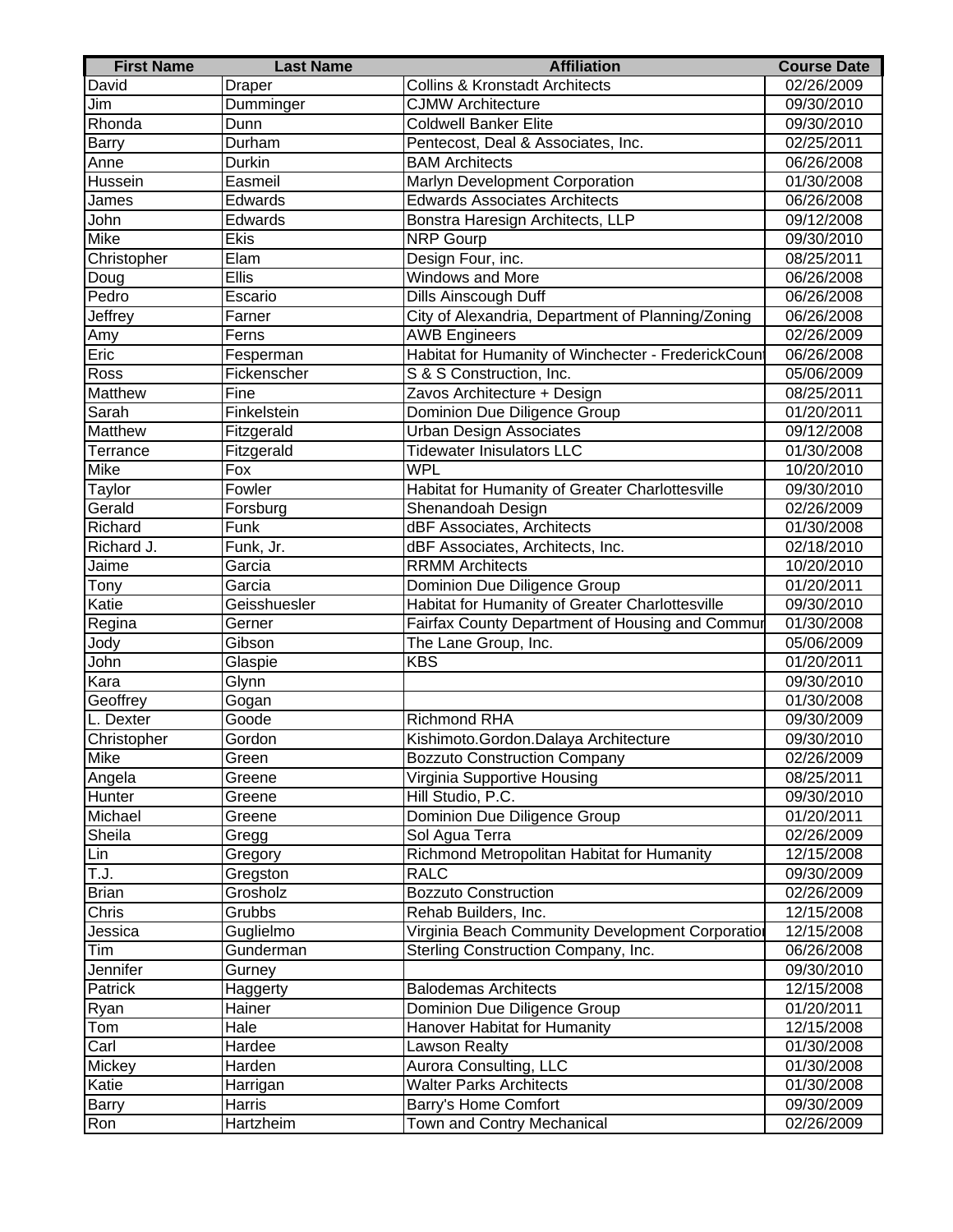| <b>First Name</b> | <b>Last Name</b> | <b>Affiliation</b>                               | <b>Course Date</b> |
|-------------------|------------------|--------------------------------------------------|--------------------|
| Donald            | Harwood          | Hill Studio, P.C.                                | 01/30/2008         |
| Gary              | <b>Harvey</b>    | Craddock-Cunningham Architectural Partners       | 01/20/2011         |
| Michael           | Haynes           | Progress Design Studio, PLLC                     | 09/30/2010         |
| John              | Heagy            | <b>Bozzuto Construction</b>                      | 05/06/2009         |
| Thomas            | Heatwole         | <b>Commonwealth Architects</b>                   | 05/06/2009         |
| James             | Heffner          | <b>Heffner Architects</b>                        | 05/06/2009         |
| Ricardo           | Hendi            | R. Hendi Archtiect                               | 05/06/2009         |
| Charles           | <b>Hendricks</b> | The Gaines Group, PLC                            | 02/18/2010         |
| Mike              | Henehan          | <b>Bozzuto Development Company</b>               | 02/26/2009         |
| David             | Hertless         | Hertless Air Conditioning & Heating Mechanical   | 09/30/2010         |
| Sandra            | Hester           | Shenandoah Area Agency on Aging                  | 09/30/2009         |
| Dan               | Hickok           | <b>RRMM</b> Architects                           | 10/20/2010         |
| Doug              | Hilemn           | <b>Emerald Construction</b>                      | 09/30/2010         |
| Roy               | Hill             | Fixture Specialists Inc.                         | 01/30/2008         |
| <b>Brad</b>       | Hofford          | <b>EYA</b>                                       | 09/30/2009         |
| Josh              | Holloway         | <b>Community Housing Partners</b>                | 02/26/2009         |
| Mary Kay          | Horoszewski      | Virginia Beach Community Development Corporation | 12/15/2008         |
| Eric              | Hudgins          | The Lane Group                                   | 02/18/2010         |
| <b>Brian</b>      | Hudson           | <b>HCS Contracting</b>                           | 12/15/2008         |
| David             | Hunter           | hord coplan macht                                | 01/30/2008         |
| Wesley            | Hurt             | <b>Toler Insulating</b>                          | 09/12/2008         |
| Ibrahim           | Ibrahim M.       | <b>RKR Construction Company, LLC</b>             | 09/30/2010         |
| Karen             | Irvin            | Rust Orling Architecture, inc.                   | 02/18/2010         |
| Ved               | Jain             | Virginia Housing Development Authority           | 08/25/2011         |
| Ryne              | Johnson          | Astoria, LLC                                     | 09/30/2009         |
| Robert            | Johnston         | <b>Commonwealth Architects</b>                   | 06/26/2008         |
| David             | Jones            | <b>Newport News RHA</b>                          | 09/30/2009         |
| Gary              | Jones            |                                                  | 12/15/2008         |
| Randy             | Jones            | OWPR, Inc. Architects & Engineers                | 02/18/2010         |
| Hugh              | Joyce            | James River Air Conditioning Company             | 02/18/2010         |
| Dan               | Kane             | BeeryRio, Inc.                                   | 01/20/2011         |
| Vadim             | Kaplan           | Studio A Architecture                            | 02/25/2011         |
| Matthew           | Kauppila         | Bozzuto Construction                             | 09/30/2009         |
| Ronald            | Keeney           | Keeney & Co., Architects, PLC                    | 05/06/2009         |
| <b>Brad</b>       | Kersey           | <b>KBS</b>                                       | 01/20/2011         |
| Brian             | Kiernan          |                                                  | 09/30/2010         |
| Janice            | Kendall          | Hunt Investments, LLC                            | 06/26/2008         |
| Joel              | Ketchum          | Associated Contracting Services, Inc.            | 02/18/2010         |
| <b>Brian</b>      | Kim              | Housing Opportunities and Concepts               | 09/30/2009         |
| John              | Kim              | Harkins Builders, Inc.                           | 05/06/2009         |
| Kevin             | King             | R.L. Price Construction, Inc.                    | 06/26/2008         |
| James             | Kirby            | DJG, inc.                                        | 01/20/2011         |
| Murray            | Kirk             | S.L. Nusbaum Realty Company                      | 01/30/2008         |
| C. Scott          | Kitrell          | <b>Better Housing Coalition</b>                  | 02/18/2010         |
| Allen             | Kitselman        | Main Street Architecture, P.C.                   | 09/30/2010         |
| Doug              | Kleffner         | Johannas Design Group                            | 09/12/2008         |
| Lawrence          | Kliewer          | Cox, Kliewer, and Company, PC                    | 01/30/2008         |
| <b>Terry</b>      | Kline            | Mark-Dana Corp.                                  | 02/25/2011         |
| Scott             | Knudsen          | Wiencek + Associates                             | 01/20/2011         |
| Julie             | Koehler          | Winks Snowa Architects, P.C.                     | 09/30/2009         |
| Frank             | Koncz            | Welcome Home CDC                                 | 12/15/2008         |
| David             | Koogler          | Mark-Dana Corp.                                  | 06/26/2008         |
| Irwin             | Kroskin          | Kroskin Design Group PC                          | 01/20/2011         |
| Sarah             | Krumbein         | Richmond Mortgage, Inc.                          | 09/30/2010         |
| Maybell           | Laluna           | Wiencek & Associates                             | 02/18/2010         |
|                   |                  |                                                  |                    |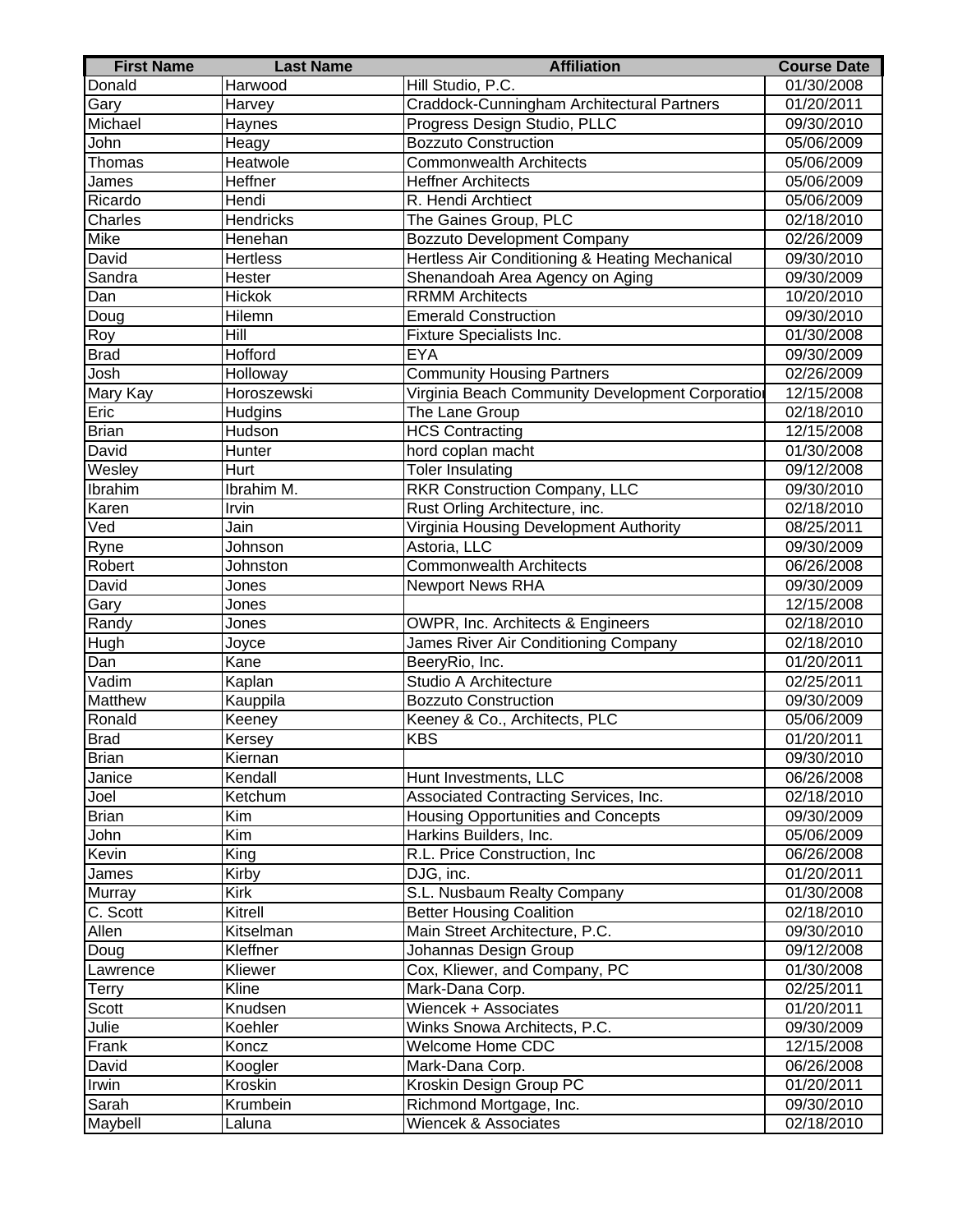| <b>First Name</b> | <b>Last Name</b> | <b>Affiliation</b>                              | <b>Course Date</b> |
|-------------------|------------------|-------------------------------------------------|--------------------|
| Forrest           | Lambert, Jr.     | Mark-Dana Corp.                                 | 02/25/2011         |
| George            | Lane             | <b>HFH</b>                                      | 06/26/2008         |
| Leisha            | LaRinere         | Richmond Metropolitan Habitat for Humanity      | 12/15/2008         |
| <b>Mark</b>       | Larson           | <b>Baskervill</b>                               | 02/26/2009         |
| Joshua            | Lassiter         | Cox, Kliewer, & Co., P.C.                       | 09/30/2010         |
| Matt              | Latham           | <b>National Housing Trust</b>                   | 02/18/2010         |
| <b>Dillard</b>    | Laughlin         | Town and Contry Mechanical                      | 02/26/2009         |
| <b>Steve</b>      | Lawson           | The Lawson Companies                            | 01/30/2008         |
| <b>Bob</b>        | Layne            | Fixture Specialists Inc.                        | 01/30/2008         |
| Emmett            | Lifsey           | <b>CJMW Architecture</b>                        | 09/30/2010         |
| John              | Lillie           | Dominion Due Diligence Group                    | 01/20/2011         |
| Ken               | Linehan          | <b>Fugleberg Koch Architect</b>                 | 01/30/2008         |
| Ed                | Lipsky           | Rehab Builders, Inc.                            | 12/15/2008         |
| Josh              | Lipsky           | Rehab Builders, Inc.                            | 12/15/2008         |
| Kenneth           | Livingston       | Main Street Architecture, PC                    | 05/06/2009         |
| Matthew           | Locraft          | Collins & Kronstadt, Leahy Hogan Collins Draper | 06/26/2008         |
| Mary              | Lorino           | <b>BAM Architects</b>                           | 09/30/2009         |
| Lee               | Lovern           | <b>Total Action Against Poverty</b>             | 06/26/2008         |
| Steven            | Luck             | Habitat for Humanity of Greater Charlottesville | 09/30/2010         |
| Javier            | Luevano          | Martin Horn, Inc.                               | 05/06/2009         |
| Michael           | Lynch            | <b>KBS</b>                                      | 01/20/2011         |
| Will              | Lyster           | T.E.A.L. Construction                           | 09/30/2010         |
| <b>Bob</b>        | Lytle            | Silver Hammer Additions, LC                     | 09/30/2009         |
| Robert            | Magoon, Jr.      | Magoon & Associates                             | 02/26/2009         |
| John              | Maisto           | <b>EDG</b> Architects, LLC                      | 02/26/2009         |
| Keith             | <b>Maness</b>    | Rehab Builders, Inc.                            | 12/15/2008         |
| Ronnie            | Mangano          | <b>KBS</b>                                      | 01/20/2011         |
| Craig             | Mara             | <b>Pedcor Investments</b>                       | 06/26/2008         |
| Mike              | Marks            | Martin Horn, Inc.                               | 05/06/2009         |
| Will              | Marshall         | C.L. Lewis and Company, Inc.                    | 02/26/2009         |
| Jackie            | Martin           | Martin Riley Associates-Architects, PC          | 09/12/2008         |
| Larry             | Martin           | Martin & Co. Architects                         | 01/20/2011         |
| Allen             | Mason            | VHDA                                            | 09/30/2009         |
| G. Edmond         | Massie, IV       | <b>Grant Massie Land Company</b>                | 02/26/2009         |
| Annie             | Mathot           | <b>Frazier Associates</b>                       | 02/18/2010         |
| <b>Brandon</b>    | Matthews         | AHC, inc.                                       | 09/30/2010         |
| Scott             | <b>Matties</b>   | <b>Cunningham Quill Architects</b>              | 09/30/2010         |
| Jason             | McBride          | <b>KBS</b>                                      | 01/20/2011         |
| N. Bond           | McCamy           | J. Davis Architects, PLLC                       | 09/12/2008         |
| Clifford          | McConnell        | McConnell Contractor of VA, LLC                 | 06/26/2008         |
| <b>Derek</b>      | <b>McDaniels</b> | Richmond Redevelopment and Housing Authority    | 02/18/2010         |
| Tim               | McKee            | KEE Construction, Inc.                          | 08/25/2011         |
| James             | McKenzie         | <b>Building Science, Inc.</b>                   | 08/25/2011         |
| John              | McLaurin         | Lessard Design, Inc.                            | 01/20/2011         |
| Ted               | McQuarrie        | Harkins Builders, Inc.                          | 05/06/2009         |
| Lisa              | <b>McWhirt</b>   | Baskervill                                      | 02/26/2009         |
| Steven            | Middleton        | <b>Commonwealth Properties</b>                  | 09/12/2008         |
| Carlton           | Miller           | AHC, inc.                                       | 09/30/2010         |
| Judith            | Miller           | Architecture by Design                          | 06/26/2008         |
| Lydia             | Millington       | Newport News Redevelopment and Housing Authori  | 06/26/2008         |
| Christopher J.    | <b>Mills</b>     | <b>TAM Consultants</b>                          | 09/30/2009         |
| Alan              | <b>Miner</b>     | Miner Feinstein Architects, LLC                 | 09/30/2010         |
| Michael           | Mische           | Staunton Development Solutions, LLC             | 05/06/2009         |
| Kevin             | Mizell           | <b>Community Housing Partners</b>               | 06/26/2008         |
| Gary              | Molina           | Linden Contracting, Inc.                        | 01/20/2011         |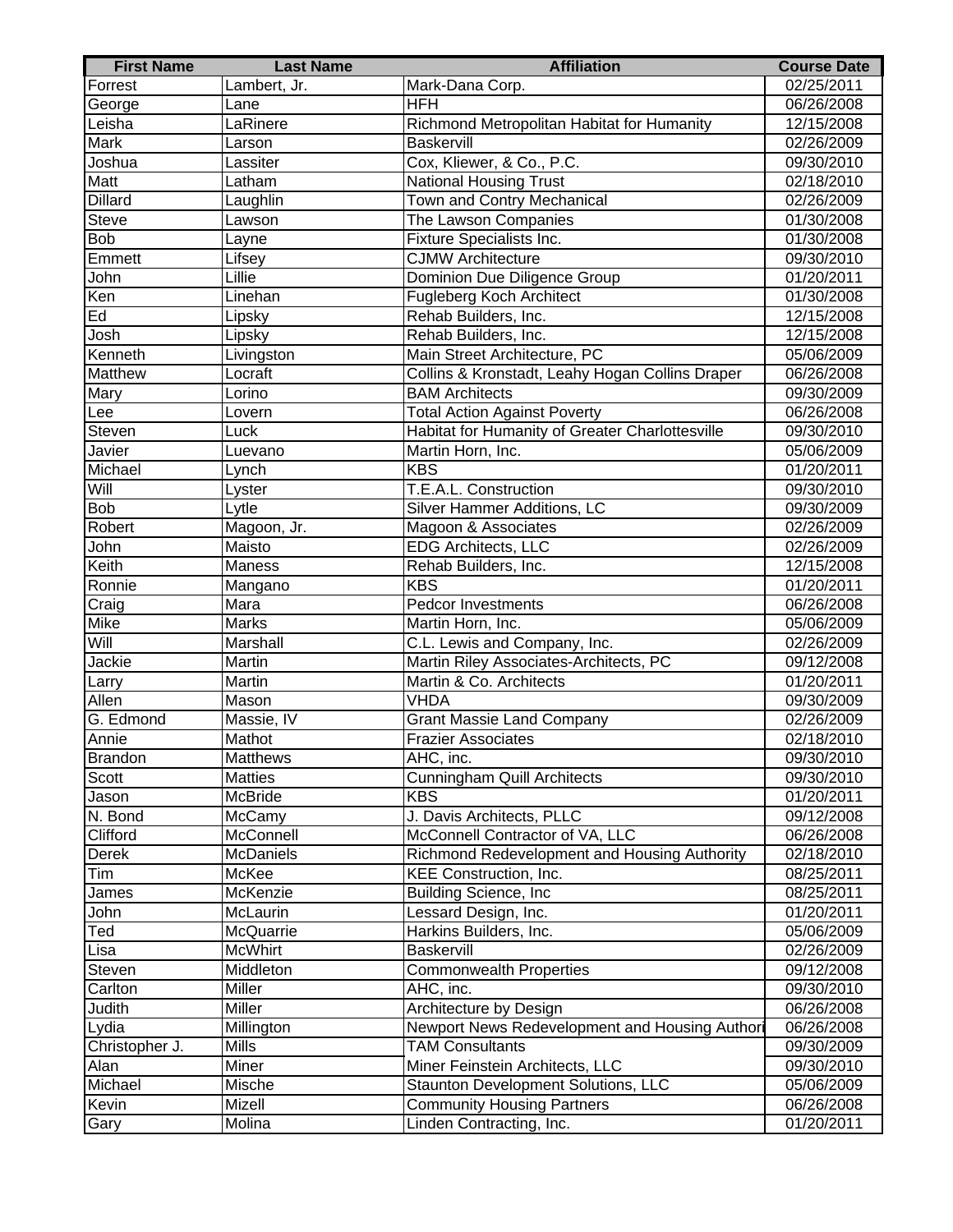| <b>First Name</b> | <b>Last Name</b> | <b>Affiliation</b>                           | <b>Course Date</b> |
|-------------------|------------------|----------------------------------------------|--------------------|
| Michael           | Molzahn          | HBA Architecture & Interior Design           | 01/20/2011         |
| <b>Steve</b>      | Morales          | <b>NRHA</b>                                  | 05/06/2009         |
| <b>Matthew</b>    | Morgan           | <b>AWB Engineers</b>                         | 02/26/2009         |
| Alex              | <b>Morris</b>    | Wallace Roberts & Todd, LLC                  | 09/30/2010         |
| Victor            | Morrison         | J.S. Jackson Builder, LLC                    | 12/15/2008         |
| Rockwell          | Moulton          | Martin Horn, Inc.                            | 02/25/2011         |
| <b>Drew</b>       | Mulhare          | Realtec Inc.                                 | 06/26/2008         |
| <b>Steve</b>      | Munier           | <b>Bridgeland Development</b>                | 02/25/2011         |
| Margie            | Munkittrick      | Cox, Kliewer, & Co., P.C.                    | 09/30/2010         |
| Wayne             | Munn             | <b>VHDA</b>                                  | 09/30/2009         |
| Cris              | Myers            | CSB, Inc.                                    | 12/15/2008         |
| Christopher       | Nason            | G.M. Frech & Associates                      | 12/15/2008         |
| Mike              | Neeble           | Martin & Co. Architects                      | 01/20/2011         |
| Melody            | Nepstad          | <b>Walter Parks Architect</b>                | 09/30/2010         |
| Mike              | Neweton          | Kroskin Design Group                         | 02/18/2010         |
| Paul              | Newman           | <b>Toler Insulating</b>                      | 09/12/2008         |
| Bill              | Nickerson        | <b>Home Performance Services</b>             | 12/15/2008         |
| Mayra             | Nickerson        | <b>Telamon Corporation</b>                   | 09/30/2009         |
| Melissa           | Obiso            | Inkworks                                     | 09/30/2009         |
| Emer              | O'Donovan        | Wiencek & Associates                         | 02/18/2010         |
| Kevin             | Oldland          | <b>AWB Engineers</b>                         | 02/26/2009         |
| Chris             | Olive            | Dominion Due Diligence Group                 | 01/20/2011         |
| David             | Onks             | <b>Community Housing Partners</b>            | 09/12/2008         |
| Shane             | O'quinn          | Rehab Builders, Inc.                         | 12/15/2008         |
| Dan               | Ormston          | <b>Bozzuto Construction Company</b>          | 02/26/2009         |
| John              | Ozmore           | DJG, Inc.                                    | 09/30/2009         |
| Michael           | Pack             | <b>NNRHA</b>                                 | 09/12/2008         |
| Scott             | Page             | Pipeline & Industrial Group, inc.            | 09/30/2010         |
| Kirk              | Paisley          | $M + A$ Architects                           | 01/20/2011         |
| Walter            | Parks            | <b>Walter Parks Architects</b>               | 09/30/2010         |
| Greg              | Parrish          | Martin Horn, Inc.                            | 01/20/2011         |
| Tim               | Patronick        | Martin Horn, Inc.                            | 01/20/2011         |
| Jose              | Perez            | <b>BHC</b>                                   | 06/26/2008         |
| Ahmed             | Perry            | Northwestern Mutual                          | 09/30/2010         |
| Donna             | Phaneuf          | VIA design architest, pc                     | 01/20/2011         |
| <b>Burt</b>       | Pinnock          | <b>BAM Architects</b>                        | 09/30/2009         |
| Claude            | Pitzer           | <b>Community Housing Partners</b>            | 06/26/2008         |
| Walter            | Ploskon          | Wiencek & Associates                         | 09/30/2010         |
| Larry             | Ponell           | Fixture Specialists, Inc.                    | 01/30/2008         |
| Gunn              | Prag             | Davis Carter Scott, Ltd                      | 01/30/2008         |
| Jeff              | Price            | EarthWorks Home Performance                  | 12/15/2008         |
| Jonathan          | Price            | Shenandoah Area Agency on Aging              | 09/30/2009         |
| Todd              | Price            | Harnkins Builders                            | 12/15/2008         |
| William H.        | Price            | <b>Price Real Estate</b>                     | 09/30/2009         |
| Jim               | Pritchett        | Arlington Partnership for Affordable Housing | 06/26/2008         |
| Bill              | Quinn            | Pace Collaborative                           | 10/20/2010         |
| Carrie            | Quinn            | Q. Design, PLC                               | 02/18/2010         |
| Ronald            | Quinn            | Q. Design, PLC                               | 02/18/2010         |
| Eka               | Rahardjo         | BeeryRio, Inc.                               | 02/18/2010         |
| Robin             | Raines           | <b>Rowhouse Architects</b>                   | 02/25/2011         |
| Kevin             | Ramsey           |                                              | 02/18/2010         |
| Philip            | Randolph         | Randolph Construction Company                | 05/06/2009         |
| Ron               | Reger            | VHDA                                         | 09/30/2009         |
| Patrick           | Reilly           | Rehab Builders, Inc.                         | 12/15/2008         |
| <b>Rick</b>       | Reinhardt        | <b>Reinhardt Architecture</b>                | 12/15/2008         |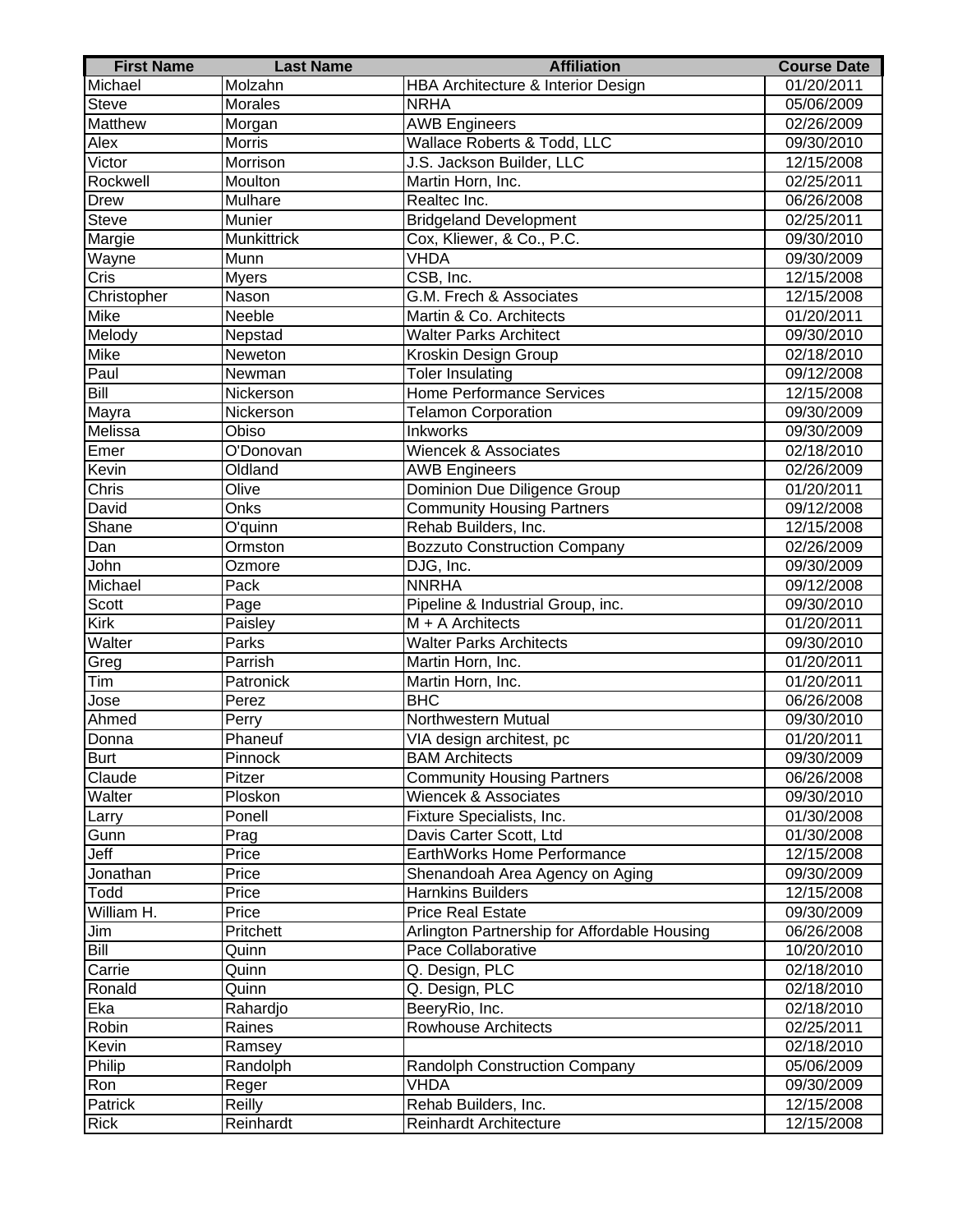| <b>First Name</b>     | <b>Last Name</b> | <b>Affiliation</b>                         | <b>Course Date</b> |
|-----------------------|------------------|--------------------------------------------|--------------------|
| Daniel                | Revermann        | AHC Inc.                                   | 01/30/2008         |
| Jeff                  | Reynolds         | <b>Better Housing Coalition</b>            | 02/18/2010         |
| Kevin                 | <b>Ries</b>      | The Drying Co./ Thermal Tech               | 09/30/2010         |
| Lindsay               | <b>Riesbeck</b>  |                                            | 02/18/2010         |
| Warren                | Righter          | Zemaitis and Associates Architects         | 01/20/2011         |
| Noemi                 | Riveira          | Habitat for Humanity Northern Virginia     | 09/30/2010         |
| Carter                | Robertson        | Martin Horn, Inc.                          | 05/06/2009         |
| Art                   | Robinson         | <b>Chesapeake Community Advisors</b>       | 02/18/2010         |
| Chris                 | Robinson         | <b>VHDA</b>                                | 09/30/2009         |
| Wally                 | Robinson         | <b>VHDA</b>                                | 02/18/2010         |
| Monica                | Rokicki-Guajardo | <b>Balzer &amp; Associates</b>             | 06/20/2008         |
| Donna                 | Rosano           | Zavos Architecture + Design                | 08/25/2011         |
| Gilbert               | Rosenthal        | WRT, LLC                                   | 01/20/2011         |
| James                 | Ross             | Ross/Deckard Architects, P.A.              | 02/18/2010         |
| James M.              | Ross, III        | Ross/ Deckard Architects, PA               | 01/30/2008         |
| Rebecca               | Rowe             | Virginia Housing Development Authority     | 09/30/2010         |
| <b>Richard Russel</b> | Ruhf             | <b>Ruhf Plitt Architects</b>               | 09/30/2010         |
| James                 | Ruhland, III     | <b>Community Housing Partners</b>          | 02/26/2009         |
| Steven                | Ruiz             | BeeryRio, Inc.                             | 01/20/2011         |
| Leslie                | Russell          | Cox, Kliewer, & Co., P.C.                  | 09/30/2010         |
| John                  | Rust             | Rust Orling Architecture, Inc.             | 02/18/2010         |
| Vandana               | Sareen           | <b>TCG Development Services, LLC</b>       | 01/30/2008         |
| John                  | Sari             | <b>Landmark Asset Services</b>             | 12/15/2008         |
| Juliellen             | Sarver           | <b>Sarver Housing Group</b>                | 01/20/2011         |
| Duanne                | Schropp          | Unit Services, Inc.                        | 02/25/2011         |
| Rob                   | Schurz           | Richmond Metro Habitat for Humanity        | 09/30/2009         |
| John                  | Schuster III     | Chesapeake Community Advisors, Inc.        | 09/30/2009         |
| Logan                 | Schutz           | Grimm & Parker - Architects                | 02/18/2010         |
| <b>Brian</b>          | Scott            | AHC, Inc.                                  | 01/30/2008         |
| Andrew                | Scudder          | Johannas Design Group                      | 09/12/2008         |
| Erika                 | Seelenbinder     | VHB                                        | 10/20/2010         |
| Clint                 | Sellars          | Rehab Builders, Inc.                       | 12/15/2008         |
| Herb                  | Shartle          | Cox, Kliewer, and Company, PC              | 01/30/2008         |
| Flake                 | Shaw             | Rehab Builders, Inc.                       | 12/15/2008         |
| Ray                   | Shelly           | <b>VHDA</b>                                | 09/30/2009         |
| Fred B.               | Shelor           | <b>Masco Contracting Services</b>          | 06/26/2008         |
| Garrett               | <b>Shifflett</b> | S & S Construction, Inc.                   | 05/06/2009         |
| <b>Bruce</b>          | Shirley          | Ratio, PC                                  | 02/26/2009         |
| <b>Rick</b>           | Shively          | Pedcor Investments                         | 06/26/2008         |
| Megan                 | Shope            | Winks-Snowa Architects, P.C.               | 09/30/2010         |
| Matthew               | Shriver          | <b>Shriver and Holland Associates</b>      | 02/26/2009         |
| Joseph                | Simpson          | R.E. Lee CM                                | 02/18/2010         |
| Mark                  | Smith            | Craddock-Cunningham Architectural Partners | 01/30/2008         |
| Mark                  | Smith            | MAS Associates, LLC                        | 06/26/2008         |
| Mike                  | Smith            | <b>Pedcor Investments</b>                  | 09/12/2008         |
| Vincent               | Smith            | Bay Aging                                  | 09/30/2009         |
| Connie                | Snavely          | Lynchburg Covenant Fellowship              | 09/30/2010         |
| Kevin                 | Sneddon          | KEE Construction, Inc.                     | 08/25/2011         |
| Allison               | Snow             | <b>Better Housing Coalition</b>            | 02/18/2010         |
| Matt                  | Snow             | Dominion Due Diligence Group               | 01/20/2011         |
| Jim                   | Snowa            | Winks-Snowa Architects, P.C.               | 09/30/2010         |
| Chris                 | Sonne            | <b>Civil and Environmental Services</b>    | 06/26/2008         |
| <b>Nick</b>           | Sparaco          | <b>Bozzuto Construction</b>                | 02/26/2009         |
| Seth                  | <b>Stallings</b> | Martin Horn, Inc.                          | 05/06/2009         |
| Gary                  | Stanley          | GARANCO, inc.                              | 09/30/2010         |
|                       |                  |                                            |                    |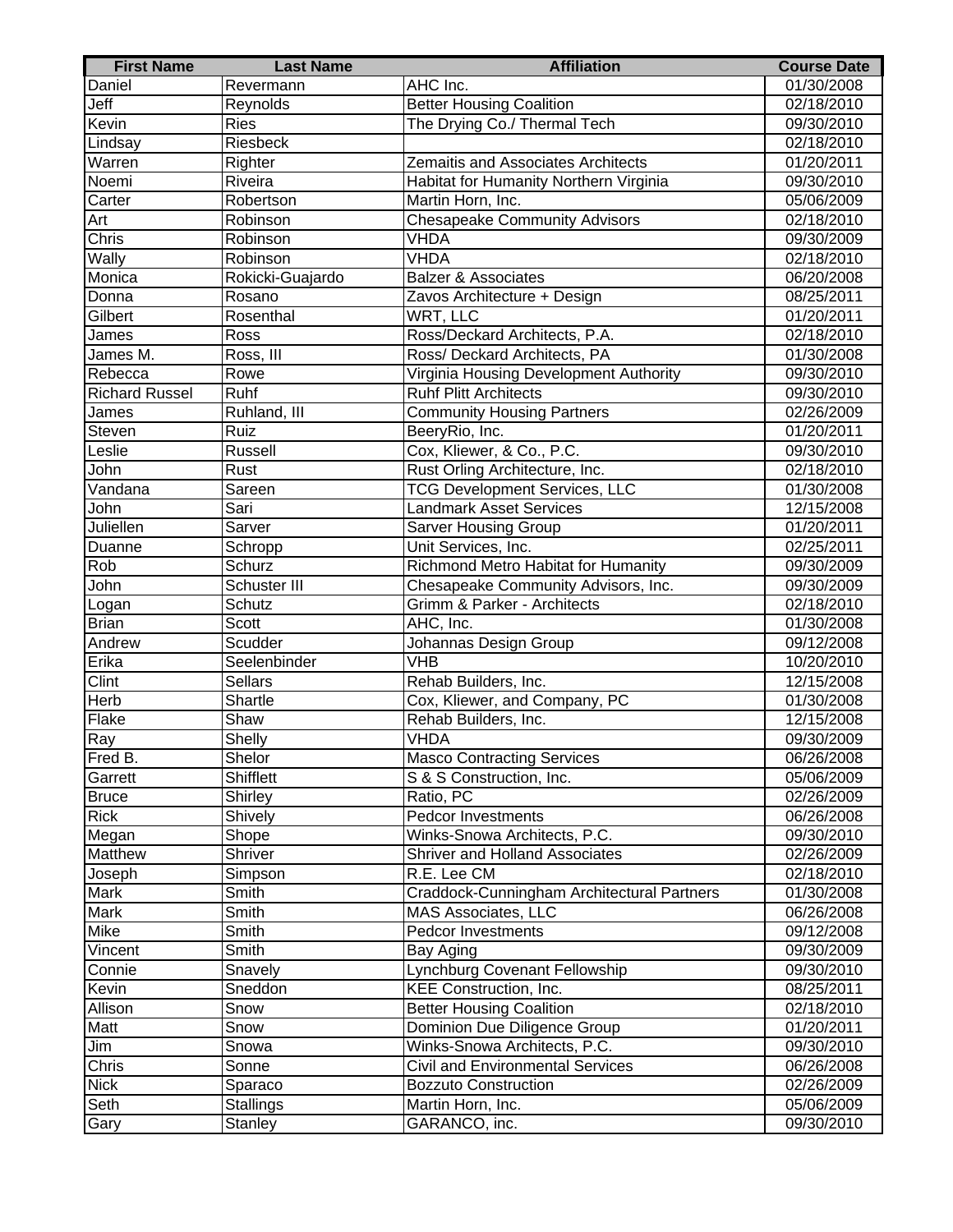| <b>Starbuck</b><br><b>B&amp;B</b> Consultants, Inc.<br>02/26/2009<br>Tom<br>David M.<br>Barton Partners Architects Planners, Inc.<br>Stembel, III<br>02/26/2009<br><b>Stephens</b><br>Callis Stephens, Inc.<br>12/15/2008<br>Al<br>Scott<br><b>Stephens</b><br><b>SMS Architects</b><br>02/26/2009<br>Robert<br><b>Stern</b><br>Riddick Fiedler Stern, PC<br>08/25/2011<br>Stiltner<br>John<br>12/15/2008<br>Rehab Builders, Inc.<br>Thomas J.<br><b>PMA Architecture</b><br>09/30/2010<br>Stodghill<br><b>Stuart</b><br>Rehab Builders, Inc.<br><b>Steve</b><br>12/15/2008<br><b>Suckow</b><br>Eric<br>Rehab Builders, Inc.<br>12/15/2008<br>Shane<br>Sullivan<br><b>Crestline Realty Corp</b><br>06/26/2008<br>Andrew<br><b>Empire Construction</b><br>01/30/2008<br>Sutherland<br><b>KBS</b><br>Talley<br>01/20/2011<br>Randy<br>Ed<br>VA United Methodist Housing Development<br>Tam<br>01/20/2011<br>Jeff<br><b>BHC</b><br>Taylor<br>06/26/2008<br>Howard<br><b>Capstone Contracting</b><br>$\overline{02}/18/2010$<br><b>Tew</b><br>Felicia<br><b>VHDA</b><br>02/26/2009<br>Thomas<br>Steven<br>Mark-Dana Corp<br>02/25/2011<br>Thomas<br><b>Better Housing Coalition</b><br>David<br>02/18/2010<br>Thompson<br><b>Rainbow Connection Community</b><br>Jocelyn<br>Tichenor<br>09/30/2010<br>Tobin<br>Rehab Builders, Inc.<br>12/15/2008<br>Ryan<br>John Francis<br>Torti Gallas and Partners, Inc.<br>Torti<br>02/18/2010<br>Dominion Due Diligence Group<br>Gary<br><b>Treaster</b><br>01/20/2011<br>Scott<br>Marlyn Development Corporation<br>01/30/2008<br>Troutman<br><b>BHC</b><br><b>Tucker</b><br>Greg<br>06/26/2008<br>David<br>Underwood<br><b>Lionberger Construction</b><br>02/25/2011<br>Unit Services, Inc.<br>George<br>Van Osterom<br>02/25/2011<br><b>Brian</b><br>Vassallo<br><b>MTFA Architecture</b><br>02/26/2009<br>Gifford<br>Gifford O. Vernon, AIA<br>12/15/2008<br>$\overline{\mathsf{V}}$ ernon<br>The Architectural Team<br>Robert<br>05/06/2009<br>Verrier<br><b>Sadler Building Corp</b><br>02/18/2010<br><b>Brad</b><br>Walker<br><b>Newport News RHA</b><br>Sandra<br>Walker<br>09/30/2009<br>$\overline{\mathsf{Wall}}$<br>Pace Collaborative<br><b>Brian</b><br>10/20/2010<br><b>Bill</b><br>Wallace<br>Fixture Specialists Inc.<br>01/30/2008<br>Tom<br>Wallinga<br>Bonstra Haresign Architects, LLP<br>09/12/2008<br>Wardell<br><b>Bruce</b><br><b>BRW Architects</b><br>02/18/2010<br>Rehab Builders, Inc.<br>12/15/2008<br>Pete<br>Watson<br>Tom<br>Watson<br><b>Better Housing Coalition</b><br>02/25/2011<br>Watts<br>R.L. Price Construction<br>Greg<br>02/18/2010<br>Douglas<br>Weatherby<br>PCI Design Group, Inc.<br>09/30/2010<br>Mary Kate<br>Weaver<br>EarthCraft VA Intern<br>02/18/2010<br>Michael<br>Weaver<br>01/20/2011<br>People, Inc.<br><b>CPDC</b><br>Tim<br>Westrich<br>01/20/2011<br>Whitall<br>Masco Contractor Services/ Davenport Insulation<br>05/06/2009<br>James<br><b>Butz Wilbern</b><br>Jack<br>Wilbern<br>02/26/2009<br>Wilison<br><b>Wiencek &amp; Associates</b><br>09/30/2010<br>Jay<br>Jared<br>Willcox<br>Lemay Erickson Willcox Architects<br>09/30/2010<br>Toby<br>Mark-Dana Corporation<br>05/06/2009<br>Williams<br>Daniel<br>Wilson<br>People Incorporated of Virginia<br>05/06/2009<br>Wilson<br>People Inc.<br>Danny<br>06/26/2008<br>Martin Horn, Inc.<br><b>Steve</b><br>Wingfield<br>09/30/2009<br>Edward<br>Winks<br>Winks Snowa Architects, P.C.<br>09/30/2009<br>Witt<br>06/26/2008<br>Donald<br>Marsh Witt Associates (currently w/ Hughes Assoc.)<br>Waverton Associates, Inc.<br>John<br>Wright<br>05/06/2009<br>Virginia Beach Community Development Corporation<br>Andrew<br>Yancey<br>08/25/2011<br><b>Troy</b><br>Yancey<br>T.E.A.L. Construction<br>09/30/2010 | <b>First Name</b> | <b>Last Name</b> | <b>Affiliation</b> | <b>Course Date</b> |
|--------------------------------------------------------------------------------------------------------------------------------------------------------------------------------------------------------------------------------------------------------------------------------------------------------------------------------------------------------------------------------------------------------------------------------------------------------------------------------------------------------------------------------------------------------------------------------------------------------------------------------------------------------------------------------------------------------------------------------------------------------------------------------------------------------------------------------------------------------------------------------------------------------------------------------------------------------------------------------------------------------------------------------------------------------------------------------------------------------------------------------------------------------------------------------------------------------------------------------------------------------------------------------------------------------------------------------------------------------------------------------------------------------------------------------------------------------------------------------------------------------------------------------------------------------------------------------------------------------------------------------------------------------------------------------------------------------------------------------------------------------------------------------------------------------------------------------------------------------------------------------------------------------------------------------------------------------------------------------------------------------------------------------------------------------------------------------------------------------------------------------------------------------------------------------------------------------------------------------------------------------------------------------------------------------------------------------------------------------------------------------------------------------------------------------------------------------------------------------------------------------------------------------------------------------------------------------------------------------------------------------------------------------------------------------------------------------------------------------------------------------------------------------------------------------------------------------------------------------------------------------------------------------------------------------------------------------------------------------------------------------------------------------------------------------------------------------------------------------------------------------------------------------------------------------------------------------------------------------------------------------------------------------------------------------------------------------------------------------------------------------------------------------------------------------------------------------------------------------------------------------------------------------------------------------------------------------------------------------------------------------------------------------------------------------------------------------------------------------------------------------------------|-------------------|------------------|--------------------|--------------------|
|                                                                                                                                                                                                                                                                                                                                                                                                                                                                                                                                                                                                                                                                                                                                                                                                                                                                                                                                                                                                                                                                                                                                                                                                                                                                                                                                                                                                                                                                                                                                                                                                                                                                                                                                                                                                                                                                                                                                                                                                                                                                                                                                                                                                                                                                                                                                                                                                                                                                                                                                                                                                                                                                                                                                                                                                                                                                                                                                                                                                                                                                                                                                                                                                                                                                                                                                                                                                                                                                                                                                                                                                                                                                                                                                                                    |                   |                  |                    |                    |
|                                                                                                                                                                                                                                                                                                                                                                                                                                                                                                                                                                                                                                                                                                                                                                                                                                                                                                                                                                                                                                                                                                                                                                                                                                                                                                                                                                                                                                                                                                                                                                                                                                                                                                                                                                                                                                                                                                                                                                                                                                                                                                                                                                                                                                                                                                                                                                                                                                                                                                                                                                                                                                                                                                                                                                                                                                                                                                                                                                                                                                                                                                                                                                                                                                                                                                                                                                                                                                                                                                                                                                                                                                                                                                                                                                    |                   |                  |                    |                    |
|                                                                                                                                                                                                                                                                                                                                                                                                                                                                                                                                                                                                                                                                                                                                                                                                                                                                                                                                                                                                                                                                                                                                                                                                                                                                                                                                                                                                                                                                                                                                                                                                                                                                                                                                                                                                                                                                                                                                                                                                                                                                                                                                                                                                                                                                                                                                                                                                                                                                                                                                                                                                                                                                                                                                                                                                                                                                                                                                                                                                                                                                                                                                                                                                                                                                                                                                                                                                                                                                                                                                                                                                                                                                                                                                                                    |                   |                  |                    |                    |
|                                                                                                                                                                                                                                                                                                                                                                                                                                                                                                                                                                                                                                                                                                                                                                                                                                                                                                                                                                                                                                                                                                                                                                                                                                                                                                                                                                                                                                                                                                                                                                                                                                                                                                                                                                                                                                                                                                                                                                                                                                                                                                                                                                                                                                                                                                                                                                                                                                                                                                                                                                                                                                                                                                                                                                                                                                                                                                                                                                                                                                                                                                                                                                                                                                                                                                                                                                                                                                                                                                                                                                                                                                                                                                                                                                    |                   |                  |                    |                    |
|                                                                                                                                                                                                                                                                                                                                                                                                                                                                                                                                                                                                                                                                                                                                                                                                                                                                                                                                                                                                                                                                                                                                                                                                                                                                                                                                                                                                                                                                                                                                                                                                                                                                                                                                                                                                                                                                                                                                                                                                                                                                                                                                                                                                                                                                                                                                                                                                                                                                                                                                                                                                                                                                                                                                                                                                                                                                                                                                                                                                                                                                                                                                                                                                                                                                                                                                                                                                                                                                                                                                                                                                                                                                                                                                                                    |                   |                  |                    |                    |
|                                                                                                                                                                                                                                                                                                                                                                                                                                                                                                                                                                                                                                                                                                                                                                                                                                                                                                                                                                                                                                                                                                                                                                                                                                                                                                                                                                                                                                                                                                                                                                                                                                                                                                                                                                                                                                                                                                                                                                                                                                                                                                                                                                                                                                                                                                                                                                                                                                                                                                                                                                                                                                                                                                                                                                                                                                                                                                                                                                                                                                                                                                                                                                                                                                                                                                                                                                                                                                                                                                                                                                                                                                                                                                                                                                    |                   |                  |                    |                    |
|                                                                                                                                                                                                                                                                                                                                                                                                                                                                                                                                                                                                                                                                                                                                                                                                                                                                                                                                                                                                                                                                                                                                                                                                                                                                                                                                                                                                                                                                                                                                                                                                                                                                                                                                                                                                                                                                                                                                                                                                                                                                                                                                                                                                                                                                                                                                                                                                                                                                                                                                                                                                                                                                                                                                                                                                                                                                                                                                                                                                                                                                                                                                                                                                                                                                                                                                                                                                                                                                                                                                                                                                                                                                                                                                                                    |                   |                  |                    |                    |
|                                                                                                                                                                                                                                                                                                                                                                                                                                                                                                                                                                                                                                                                                                                                                                                                                                                                                                                                                                                                                                                                                                                                                                                                                                                                                                                                                                                                                                                                                                                                                                                                                                                                                                                                                                                                                                                                                                                                                                                                                                                                                                                                                                                                                                                                                                                                                                                                                                                                                                                                                                                                                                                                                                                                                                                                                                                                                                                                                                                                                                                                                                                                                                                                                                                                                                                                                                                                                                                                                                                                                                                                                                                                                                                                                                    |                   |                  |                    |                    |
|                                                                                                                                                                                                                                                                                                                                                                                                                                                                                                                                                                                                                                                                                                                                                                                                                                                                                                                                                                                                                                                                                                                                                                                                                                                                                                                                                                                                                                                                                                                                                                                                                                                                                                                                                                                                                                                                                                                                                                                                                                                                                                                                                                                                                                                                                                                                                                                                                                                                                                                                                                                                                                                                                                                                                                                                                                                                                                                                                                                                                                                                                                                                                                                                                                                                                                                                                                                                                                                                                                                                                                                                                                                                                                                                                                    |                   |                  |                    |                    |
|                                                                                                                                                                                                                                                                                                                                                                                                                                                                                                                                                                                                                                                                                                                                                                                                                                                                                                                                                                                                                                                                                                                                                                                                                                                                                                                                                                                                                                                                                                                                                                                                                                                                                                                                                                                                                                                                                                                                                                                                                                                                                                                                                                                                                                                                                                                                                                                                                                                                                                                                                                                                                                                                                                                                                                                                                                                                                                                                                                                                                                                                                                                                                                                                                                                                                                                                                                                                                                                                                                                                                                                                                                                                                                                                                                    |                   |                  |                    |                    |
|                                                                                                                                                                                                                                                                                                                                                                                                                                                                                                                                                                                                                                                                                                                                                                                                                                                                                                                                                                                                                                                                                                                                                                                                                                                                                                                                                                                                                                                                                                                                                                                                                                                                                                                                                                                                                                                                                                                                                                                                                                                                                                                                                                                                                                                                                                                                                                                                                                                                                                                                                                                                                                                                                                                                                                                                                                                                                                                                                                                                                                                                                                                                                                                                                                                                                                                                                                                                                                                                                                                                                                                                                                                                                                                                                                    |                   |                  |                    |                    |
|                                                                                                                                                                                                                                                                                                                                                                                                                                                                                                                                                                                                                                                                                                                                                                                                                                                                                                                                                                                                                                                                                                                                                                                                                                                                                                                                                                                                                                                                                                                                                                                                                                                                                                                                                                                                                                                                                                                                                                                                                                                                                                                                                                                                                                                                                                                                                                                                                                                                                                                                                                                                                                                                                                                                                                                                                                                                                                                                                                                                                                                                                                                                                                                                                                                                                                                                                                                                                                                                                                                                                                                                                                                                                                                                                                    |                   |                  |                    |                    |
|                                                                                                                                                                                                                                                                                                                                                                                                                                                                                                                                                                                                                                                                                                                                                                                                                                                                                                                                                                                                                                                                                                                                                                                                                                                                                                                                                                                                                                                                                                                                                                                                                                                                                                                                                                                                                                                                                                                                                                                                                                                                                                                                                                                                                                                                                                                                                                                                                                                                                                                                                                                                                                                                                                                                                                                                                                                                                                                                                                                                                                                                                                                                                                                                                                                                                                                                                                                                                                                                                                                                                                                                                                                                                                                                                                    |                   |                  |                    |                    |
|                                                                                                                                                                                                                                                                                                                                                                                                                                                                                                                                                                                                                                                                                                                                                                                                                                                                                                                                                                                                                                                                                                                                                                                                                                                                                                                                                                                                                                                                                                                                                                                                                                                                                                                                                                                                                                                                                                                                                                                                                                                                                                                                                                                                                                                                                                                                                                                                                                                                                                                                                                                                                                                                                                                                                                                                                                                                                                                                                                                                                                                                                                                                                                                                                                                                                                                                                                                                                                                                                                                                                                                                                                                                                                                                                                    |                   |                  |                    |                    |
|                                                                                                                                                                                                                                                                                                                                                                                                                                                                                                                                                                                                                                                                                                                                                                                                                                                                                                                                                                                                                                                                                                                                                                                                                                                                                                                                                                                                                                                                                                                                                                                                                                                                                                                                                                                                                                                                                                                                                                                                                                                                                                                                                                                                                                                                                                                                                                                                                                                                                                                                                                                                                                                                                                                                                                                                                                                                                                                                                                                                                                                                                                                                                                                                                                                                                                                                                                                                                                                                                                                                                                                                                                                                                                                                                                    |                   |                  |                    |                    |
|                                                                                                                                                                                                                                                                                                                                                                                                                                                                                                                                                                                                                                                                                                                                                                                                                                                                                                                                                                                                                                                                                                                                                                                                                                                                                                                                                                                                                                                                                                                                                                                                                                                                                                                                                                                                                                                                                                                                                                                                                                                                                                                                                                                                                                                                                                                                                                                                                                                                                                                                                                                                                                                                                                                                                                                                                                                                                                                                                                                                                                                                                                                                                                                                                                                                                                                                                                                                                                                                                                                                                                                                                                                                                                                                                                    |                   |                  |                    |                    |
|                                                                                                                                                                                                                                                                                                                                                                                                                                                                                                                                                                                                                                                                                                                                                                                                                                                                                                                                                                                                                                                                                                                                                                                                                                                                                                                                                                                                                                                                                                                                                                                                                                                                                                                                                                                                                                                                                                                                                                                                                                                                                                                                                                                                                                                                                                                                                                                                                                                                                                                                                                                                                                                                                                                                                                                                                                                                                                                                                                                                                                                                                                                                                                                                                                                                                                                                                                                                                                                                                                                                                                                                                                                                                                                                                                    |                   |                  |                    |                    |
|                                                                                                                                                                                                                                                                                                                                                                                                                                                                                                                                                                                                                                                                                                                                                                                                                                                                                                                                                                                                                                                                                                                                                                                                                                                                                                                                                                                                                                                                                                                                                                                                                                                                                                                                                                                                                                                                                                                                                                                                                                                                                                                                                                                                                                                                                                                                                                                                                                                                                                                                                                                                                                                                                                                                                                                                                                                                                                                                                                                                                                                                                                                                                                                                                                                                                                                                                                                                                                                                                                                                                                                                                                                                                                                                                                    |                   |                  |                    |                    |
|                                                                                                                                                                                                                                                                                                                                                                                                                                                                                                                                                                                                                                                                                                                                                                                                                                                                                                                                                                                                                                                                                                                                                                                                                                                                                                                                                                                                                                                                                                                                                                                                                                                                                                                                                                                                                                                                                                                                                                                                                                                                                                                                                                                                                                                                                                                                                                                                                                                                                                                                                                                                                                                                                                                                                                                                                                                                                                                                                                                                                                                                                                                                                                                                                                                                                                                                                                                                                                                                                                                                                                                                                                                                                                                                                                    |                   |                  |                    |                    |
|                                                                                                                                                                                                                                                                                                                                                                                                                                                                                                                                                                                                                                                                                                                                                                                                                                                                                                                                                                                                                                                                                                                                                                                                                                                                                                                                                                                                                                                                                                                                                                                                                                                                                                                                                                                                                                                                                                                                                                                                                                                                                                                                                                                                                                                                                                                                                                                                                                                                                                                                                                                                                                                                                                                                                                                                                                                                                                                                                                                                                                                                                                                                                                                                                                                                                                                                                                                                                                                                                                                                                                                                                                                                                                                                                                    |                   |                  |                    |                    |
|                                                                                                                                                                                                                                                                                                                                                                                                                                                                                                                                                                                                                                                                                                                                                                                                                                                                                                                                                                                                                                                                                                                                                                                                                                                                                                                                                                                                                                                                                                                                                                                                                                                                                                                                                                                                                                                                                                                                                                                                                                                                                                                                                                                                                                                                                                                                                                                                                                                                                                                                                                                                                                                                                                                                                                                                                                                                                                                                                                                                                                                                                                                                                                                                                                                                                                                                                                                                                                                                                                                                                                                                                                                                                                                                                                    |                   |                  |                    |                    |
|                                                                                                                                                                                                                                                                                                                                                                                                                                                                                                                                                                                                                                                                                                                                                                                                                                                                                                                                                                                                                                                                                                                                                                                                                                                                                                                                                                                                                                                                                                                                                                                                                                                                                                                                                                                                                                                                                                                                                                                                                                                                                                                                                                                                                                                                                                                                                                                                                                                                                                                                                                                                                                                                                                                                                                                                                                                                                                                                                                                                                                                                                                                                                                                                                                                                                                                                                                                                                                                                                                                                                                                                                                                                                                                                                                    |                   |                  |                    |                    |
|                                                                                                                                                                                                                                                                                                                                                                                                                                                                                                                                                                                                                                                                                                                                                                                                                                                                                                                                                                                                                                                                                                                                                                                                                                                                                                                                                                                                                                                                                                                                                                                                                                                                                                                                                                                                                                                                                                                                                                                                                                                                                                                                                                                                                                                                                                                                                                                                                                                                                                                                                                                                                                                                                                                                                                                                                                                                                                                                                                                                                                                                                                                                                                                                                                                                                                                                                                                                                                                                                                                                                                                                                                                                                                                                                                    |                   |                  |                    |                    |
|                                                                                                                                                                                                                                                                                                                                                                                                                                                                                                                                                                                                                                                                                                                                                                                                                                                                                                                                                                                                                                                                                                                                                                                                                                                                                                                                                                                                                                                                                                                                                                                                                                                                                                                                                                                                                                                                                                                                                                                                                                                                                                                                                                                                                                                                                                                                                                                                                                                                                                                                                                                                                                                                                                                                                                                                                                                                                                                                                                                                                                                                                                                                                                                                                                                                                                                                                                                                                                                                                                                                                                                                                                                                                                                                                                    |                   |                  |                    |                    |
|                                                                                                                                                                                                                                                                                                                                                                                                                                                                                                                                                                                                                                                                                                                                                                                                                                                                                                                                                                                                                                                                                                                                                                                                                                                                                                                                                                                                                                                                                                                                                                                                                                                                                                                                                                                                                                                                                                                                                                                                                                                                                                                                                                                                                                                                                                                                                                                                                                                                                                                                                                                                                                                                                                                                                                                                                                                                                                                                                                                                                                                                                                                                                                                                                                                                                                                                                                                                                                                                                                                                                                                                                                                                                                                                                                    |                   |                  |                    |                    |
|                                                                                                                                                                                                                                                                                                                                                                                                                                                                                                                                                                                                                                                                                                                                                                                                                                                                                                                                                                                                                                                                                                                                                                                                                                                                                                                                                                                                                                                                                                                                                                                                                                                                                                                                                                                                                                                                                                                                                                                                                                                                                                                                                                                                                                                                                                                                                                                                                                                                                                                                                                                                                                                                                                                                                                                                                                                                                                                                                                                                                                                                                                                                                                                                                                                                                                                                                                                                                                                                                                                                                                                                                                                                                                                                                                    |                   |                  |                    |                    |
|                                                                                                                                                                                                                                                                                                                                                                                                                                                                                                                                                                                                                                                                                                                                                                                                                                                                                                                                                                                                                                                                                                                                                                                                                                                                                                                                                                                                                                                                                                                                                                                                                                                                                                                                                                                                                                                                                                                                                                                                                                                                                                                                                                                                                                                                                                                                                                                                                                                                                                                                                                                                                                                                                                                                                                                                                                                                                                                                                                                                                                                                                                                                                                                                                                                                                                                                                                                                                                                                                                                                                                                                                                                                                                                                                                    |                   |                  |                    |                    |
|                                                                                                                                                                                                                                                                                                                                                                                                                                                                                                                                                                                                                                                                                                                                                                                                                                                                                                                                                                                                                                                                                                                                                                                                                                                                                                                                                                                                                                                                                                                                                                                                                                                                                                                                                                                                                                                                                                                                                                                                                                                                                                                                                                                                                                                                                                                                                                                                                                                                                                                                                                                                                                                                                                                                                                                                                                                                                                                                                                                                                                                                                                                                                                                                                                                                                                                                                                                                                                                                                                                                                                                                                                                                                                                                                                    |                   |                  |                    |                    |
|                                                                                                                                                                                                                                                                                                                                                                                                                                                                                                                                                                                                                                                                                                                                                                                                                                                                                                                                                                                                                                                                                                                                                                                                                                                                                                                                                                                                                                                                                                                                                                                                                                                                                                                                                                                                                                                                                                                                                                                                                                                                                                                                                                                                                                                                                                                                                                                                                                                                                                                                                                                                                                                                                                                                                                                                                                                                                                                                                                                                                                                                                                                                                                                                                                                                                                                                                                                                                                                                                                                                                                                                                                                                                                                                                                    |                   |                  |                    |                    |
|                                                                                                                                                                                                                                                                                                                                                                                                                                                                                                                                                                                                                                                                                                                                                                                                                                                                                                                                                                                                                                                                                                                                                                                                                                                                                                                                                                                                                                                                                                                                                                                                                                                                                                                                                                                                                                                                                                                                                                                                                                                                                                                                                                                                                                                                                                                                                                                                                                                                                                                                                                                                                                                                                                                                                                                                                                                                                                                                                                                                                                                                                                                                                                                                                                                                                                                                                                                                                                                                                                                                                                                                                                                                                                                                                                    |                   |                  |                    |                    |
|                                                                                                                                                                                                                                                                                                                                                                                                                                                                                                                                                                                                                                                                                                                                                                                                                                                                                                                                                                                                                                                                                                                                                                                                                                                                                                                                                                                                                                                                                                                                                                                                                                                                                                                                                                                                                                                                                                                                                                                                                                                                                                                                                                                                                                                                                                                                                                                                                                                                                                                                                                                                                                                                                                                                                                                                                                                                                                                                                                                                                                                                                                                                                                                                                                                                                                                                                                                                                                                                                                                                                                                                                                                                                                                                                                    |                   |                  |                    |                    |
|                                                                                                                                                                                                                                                                                                                                                                                                                                                                                                                                                                                                                                                                                                                                                                                                                                                                                                                                                                                                                                                                                                                                                                                                                                                                                                                                                                                                                                                                                                                                                                                                                                                                                                                                                                                                                                                                                                                                                                                                                                                                                                                                                                                                                                                                                                                                                                                                                                                                                                                                                                                                                                                                                                                                                                                                                                                                                                                                                                                                                                                                                                                                                                                                                                                                                                                                                                                                                                                                                                                                                                                                                                                                                                                                                                    |                   |                  |                    |                    |
|                                                                                                                                                                                                                                                                                                                                                                                                                                                                                                                                                                                                                                                                                                                                                                                                                                                                                                                                                                                                                                                                                                                                                                                                                                                                                                                                                                                                                                                                                                                                                                                                                                                                                                                                                                                                                                                                                                                                                                                                                                                                                                                                                                                                                                                                                                                                                                                                                                                                                                                                                                                                                                                                                                                                                                                                                                                                                                                                                                                                                                                                                                                                                                                                                                                                                                                                                                                                                                                                                                                                                                                                                                                                                                                                                                    |                   |                  |                    |                    |
|                                                                                                                                                                                                                                                                                                                                                                                                                                                                                                                                                                                                                                                                                                                                                                                                                                                                                                                                                                                                                                                                                                                                                                                                                                                                                                                                                                                                                                                                                                                                                                                                                                                                                                                                                                                                                                                                                                                                                                                                                                                                                                                                                                                                                                                                                                                                                                                                                                                                                                                                                                                                                                                                                                                                                                                                                                                                                                                                                                                                                                                                                                                                                                                                                                                                                                                                                                                                                                                                                                                                                                                                                                                                                                                                                                    |                   |                  |                    |                    |
|                                                                                                                                                                                                                                                                                                                                                                                                                                                                                                                                                                                                                                                                                                                                                                                                                                                                                                                                                                                                                                                                                                                                                                                                                                                                                                                                                                                                                                                                                                                                                                                                                                                                                                                                                                                                                                                                                                                                                                                                                                                                                                                                                                                                                                                                                                                                                                                                                                                                                                                                                                                                                                                                                                                                                                                                                                                                                                                                                                                                                                                                                                                                                                                                                                                                                                                                                                                                                                                                                                                                                                                                                                                                                                                                                                    |                   |                  |                    |                    |
|                                                                                                                                                                                                                                                                                                                                                                                                                                                                                                                                                                                                                                                                                                                                                                                                                                                                                                                                                                                                                                                                                                                                                                                                                                                                                                                                                                                                                                                                                                                                                                                                                                                                                                                                                                                                                                                                                                                                                                                                                                                                                                                                                                                                                                                                                                                                                                                                                                                                                                                                                                                                                                                                                                                                                                                                                                                                                                                                                                                                                                                                                                                                                                                                                                                                                                                                                                                                                                                                                                                                                                                                                                                                                                                                                                    |                   |                  |                    |                    |
|                                                                                                                                                                                                                                                                                                                                                                                                                                                                                                                                                                                                                                                                                                                                                                                                                                                                                                                                                                                                                                                                                                                                                                                                                                                                                                                                                                                                                                                                                                                                                                                                                                                                                                                                                                                                                                                                                                                                                                                                                                                                                                                                                                                                                                                                                                                                                                                                                                                                                                                                                                                                                                                                                                                                                                                                                                                                                                                                                                                                                                                                                                                                                                                                                                                                                                                                                                                                                                                                                                                                                                                                                                                                                                                                                                    |                   |                  |                    |                    |
|                                                                                                                                                                                                                                                                                                                                                                                                                                                                                                                                                                                                                                                                                                                                                                                                                                                                                                                                                                                                                                                                                                                                                                                                                                                                                                                                                                                                                                                                                                                                                                                                                                                                                                                                                                                                                                                                                                                                                                                                                                                                                                                                                                                                                                                                                                                                                                                                                                                                                                                                                                                                                                                                                                                                                                                                                                                                                                                                                                                                                                                                                                                                                                                                                                                                                                                                                                                                                                                                                                                                                                                                                                                                                                                                                                    |                   |                  |                    |                    |
|                                                                                                                                                                                                                                                                                                                                                                                                                                                                                                                                                                                                                                                                                                                                                                                                                                                                                                                                                                                                                                                                                                                                                                                                                                                                                                                                                                                                                                                                                                                                                                                                                                                                                                                                                                                                                                                                                                                                                                                                                                                                                                                                                                                                                                                                                                                                                                                                                                                                                                                                                                                                                                                                                                                                                                                                                                                                                                                                                                                                                                                                                                                                                                                                                                                                                                                                                                                                                                                                                                                                                                                                                                                                                                                                                                    |                   |                  |                    |                    |
|                                                                                                                                                                                                                                                                                                                                                                                                                                                                                                                                                                                                                                                                                                                                                                                                                                                                                                                                                                                                                                                                                                                                                                                                                                                                                                                                                                                                                                                                                                                                                                                                                                                                                                                                                                                                                                                                                                                                                                                                                                                                                                                                                                                                                                                                                                                                                                                                                                                                                                                                                                                                                                                                                                                                                                                                                                                                                                                                                                                                                                                                                                                                                                                                                                                                                                                                                                                                                                                                                                                                                                                                                                                                                                                                                                    |                   |                  |                    |                    |
|                                                                                                                                                                                                                                                                                                                                                                                                                                                                                                                                                                                                                                                                                                                                                                                                                                                                                                                                                                                                                                                                                                                                                                                                                                                                                                                                                                                                                                                                                                                                                                                                                                                                                                                                                                                                                                                                                                                                                                                                                                                                                                                                                                                                                                                                                                                                                                                                                                                                                                                                                                                                                                                                                                                                                                                                                                                                                                                                                                                                                                                                                                                                                                                                                                                                                                                                                                                                                                                                                                                                                                                                                                                                                                                                                                    |                   |                  |                    |                    |
|                                                                                                                                                                                                                                                                                                                                                                                                                                                                                                                                                                                                                                                                                                                                                                                                                                                                                                                                                                                                                                                                                                                                                                                                                                                                                                                                                                                                                                                                                                                                                                                                                                                                                                                                                                                                                                                                                                                                                                                                                                                                                                                                                                                                                                                                                                                                                                                                                                                                                                                                                                                                                                                                                                                                                                                                                                                                                                                                                                                                                                                                                                                                                                                                                                                                                                                                                                                                                                                                                                                                                                                                                                                                                                                                                                    |                   |                  |                    |                    |
|                                                                                                                                                                                                                                                                                                                                                                                                                                                                                                                                                                                                                                                                                                                                                                                                                                                                                                                                                                                                                                                                                                                                                                                                                                                                                                                                                                                                                                                                                                                                                                                                                                                                                                                                                                                                                                                                                                                                                                                                                                                                                                                                                                                                                                                                                                                                                                                                                                                                                                                                                                                                                                                                                                                                                                                                                                                                                                                                                                                                                                                                                                                                                                                                                                                                                                                                                                                                                                                                                                                                                                                                                                                                                                                                                                    |                   |                  |                    |                    |
|                                                                                                                                                                                                                                                                                                                                                                                                                                                                                                                                                                                                                                                                                                                                                                                                                                                                                                                                                                                                                                                                                                                                                                                                                                                                                                                                                                                                                                                                                                                                                                                                                                                                                                                                                                                                                                                                                                                                                                                                                                                                                                                                                                                                                                                                                                                                                                                                                                                                                                                                                                                                                                                                                                                                                                                                                                                                                                                                                                                                                                                                                                                                                                                                                                                                                                                                                                                                                                                                                                                                                                                                                                                                                                                                                                    |                   |                  |                    |                    |
|                                                                                                                                                                                                                                                                                                                                                                                                                                                                                                                                                                                                                                                                                                                                                                                                                                                                                                                                                                                                                                                                                                                                                                                                                                                                                                                                                                                                                                                                                                                                                                                                                                                                                                                                                                                                                                                                                                                                                                                                                                                                                                                                                                                                                                                                                                                                                                                                                                                                                                                                                                                                                                                                                                                                                                                                                                                                                                                                                                                                                                                                                                                                                                                                                                                                                                                                                                                                                                                                                                                                                                                                                                                                                                                                                                    |                   |                  |                    |                    |
|                                                                                                                                                                                                                                                                                                                                                                                                                                                                                                                                                                                                                                                                                                                                                                                                                                                                                                                                                                                                                                                                                                                                                                                                                                                                                                                                                                                                                                                                                                                                                                                                                                                                                                                                                                                                                                                                                                                                                                                                                                                                                                                                                                                                                                                                                                                                                                                                                                                                                                                                                                                                                                                                                                                                                                                                                                                                                                                                                                                                                                                                                                                                                                                                                                                                                                                                                                                                                                                                                                                                                                                                                                                                                                                                                                    |                   |                  |                    |                    |
|                                                                                                                                                                                                                                                                                                                                                                                                                                                                                                                                                                                                                                                                                                                                                                                                                                                                                                                                                                                                                                                                                                                                                                                                                                                                                                                                                                                                                                                                                                                                                                                                                                                                                                                                                                                                                                                                                                                                                                                                                                                                                                                                                                                                                                                                                                                                                                                                                                                                                                                                                                                                                                                                                                                                                                                                                                                                                                                                                                                                                                                                                                                                                                                                                                                                                                                                                                                                                                                                                                                                                                                                                                                                                                                                                                    |                   |                  |                    |                    |
|                                                                                                                                                                                                                                                                                                                                                                                                                                                                                                                                                                                                                                                                                                                                                                                                                                                                                                                                                                                                                                                                                                                                                                                                                                                                                                                                                                                                                                                                                                                                                                                                                                                                                                                                                                                                                                                                                                                                                                                                                                                                                                                                                                                                                                                                                                                                                                                                                                                                                                                                                                                                                                                                                                                                                                                                                                                                                                                                                                                                                                                                                                                                                                                                                                                                                                                                                                                                                                                                                                                                                                                                                                                                                                                                                                    |                   |                  |                    |                    |
|                                                                                                                                                                                                                                                                                                                                                                                                                                                                                                                                                                                                                                                                                                                                                                                                                                                                                                                                                                                                                                                                                                                                                                                                                                                                                                                                                                                                                                                                                                                                                                                                                                                                                                                                                                                                                                                                                                                                                                                                                                                                                                                                                                                                                                                                                                                                                                                                                                                                                                                                                                                                                                                                                                                                                                                                                                                                                                                                                                                                                                                                                                                                                                                                                                                                                                                                                                                                                                                                                                                                                                                                                                                                                                                                                                    |                   |                  |                    |                    |
|                                                                                                                                                                                                                                                                                                                                                                                                                                                                                                                                                                                                                                                                                                                                                                                                                                                                                                                                                                                                                                                                                                                                                                                                                                                                                                                                                                                                                                                                                                                                                                                                                                                                                                                                                                                                                                                                                                                                                                                                                                                                                                                                                                                                                                                                                                                                                                                                                                                                                                                                                                                                                                                                                                                                                                                                                                                                                                                                                                                                                                                                                                                                                                                                                                                                                                                                                                                                                                                                                                                                                                                                                                                                                                                                                                    |                   |                  |                    |                    |
|                                                                                                                                                                                                                                                                                                                                                                                                                                                                                                                                                                                                                                                                                                                                                                                                                                                                                                                                                                                                                                                                                                                                                                                                                                                                                                                                                                                                                                                                                                                                                                                                                                                                                                                                                                                                                                                                                                                                                                                                                                                                                                                                                                                                                                                                                                                                                                                                                                                                                                                                                                                                                                                                                                                                                                                                                                                                                                                                                                                                                                                                                                                                                                                                                                                                                                                                                                                                                                                                                                                                                                                                                                                                                                                                                                    |                   |                  |                    |                    |
|                                                                                                                                                                                                                                                                                                                                                                                                                                                                                                                                                                                                                                                                                                                                                                                                                                                                                                                                                                                                                                                                                                                                                                                                                                                                                                                                                                                                                                                                                                                                                                                                                                                                                                                                                                                                                                                                                                                                                                                                                                                                                                                                                                                                                                                                                                                                                                                                                                                                                                                                                                                                                                                                                                                                                                                                                                                                                                                                                                                                                                                                                                                                                                                                                                                                                                                                                                                                                                                                                                                                                                                                                                                                                                                                                                    |                   |                  |                    |                    |
|                                                                                                                                                                                                                                                                                                                                                                                                                                                                                                                                                                                                                                                                                                                                                                                                                                                                                                                                                                                                                                                                                                                                                                                                                                                                                                                                                                                                                                                                                                                                                                                                                                                                                                                                                                                                                                                                                                                                                                                                                                                                                                                                                                                                                                                                                                                                                                                                                                                                                                                                                                                                                                                                                                                                                                                                                                                                                                                                                                                                                                                                                                                                                                                                                                                                                                                                                                                                                                                                                                                                                                                                                                                                                                                                                                    |                   |                  |                    |                    |
|                                                                                                                                                                                                                                                                                                                                                                                                                                                                                                                                                                                                                                                                                                                                                                                                                                                                                                                                                                                                                                                                                                                                                                                                                                                                                                                                                                                                                                                                                                                                                                                                                                                                                                                                                                                                                                                                                                                                                                                                                                                                                                                                                                                                                                                                                                                                                                                                                                                                                                                                                                                                                                                                                                                                                                                                                                                                                                                                                                                                                                                                                                                                                                                                                                                                                                                                                                                                                                                                                                                                                                                                                                                                                                                                                                    |                   |                  |                    |                    |
|                                                                                                                                                                                                                                                                                                                                                                                                                                                                                                                                                                                                                                                                                                                                                                                                                                                                                                                                                                                                                                                                                                                                                                                                                                                                                                                                                                                                                                                                                                                                                                                                                                                                                                                                                                                                                                                                                                                                                                                                                                                                                                                                                                                                                                                                                                                                                                                                                                                                                                                                                                                                                                                                                                                                                                                                                                                                                                                                                                                                                                                                                                                                                                                                                                                                                                                                                                                                                                                                                                                                                                                                                                                                                                                                                                    |                   |                  |                    |                    |
|                                                                                                                                                                                                                                                                                                                                                                                                                                                                                                                                                                                                                                                                                                                                                                                                                                                                                                                                                                                                                                                                                                                                                                                                                                                                                                                                                                                                                                                                                                                                                                                                                                                                                                                                                                                                                                                                                                                                                                                                                                                                                                                                                                                                                                                                                                                                                                                                                                                                                                                                                                                                                                                                                                                                                                                                                                                                                                                                                                                                                                                                                                                                                                                                                                                                                                                                                                                                                                                                                                                                                                                                                                                                                                                                                                    |                   |                  |                    |                    |